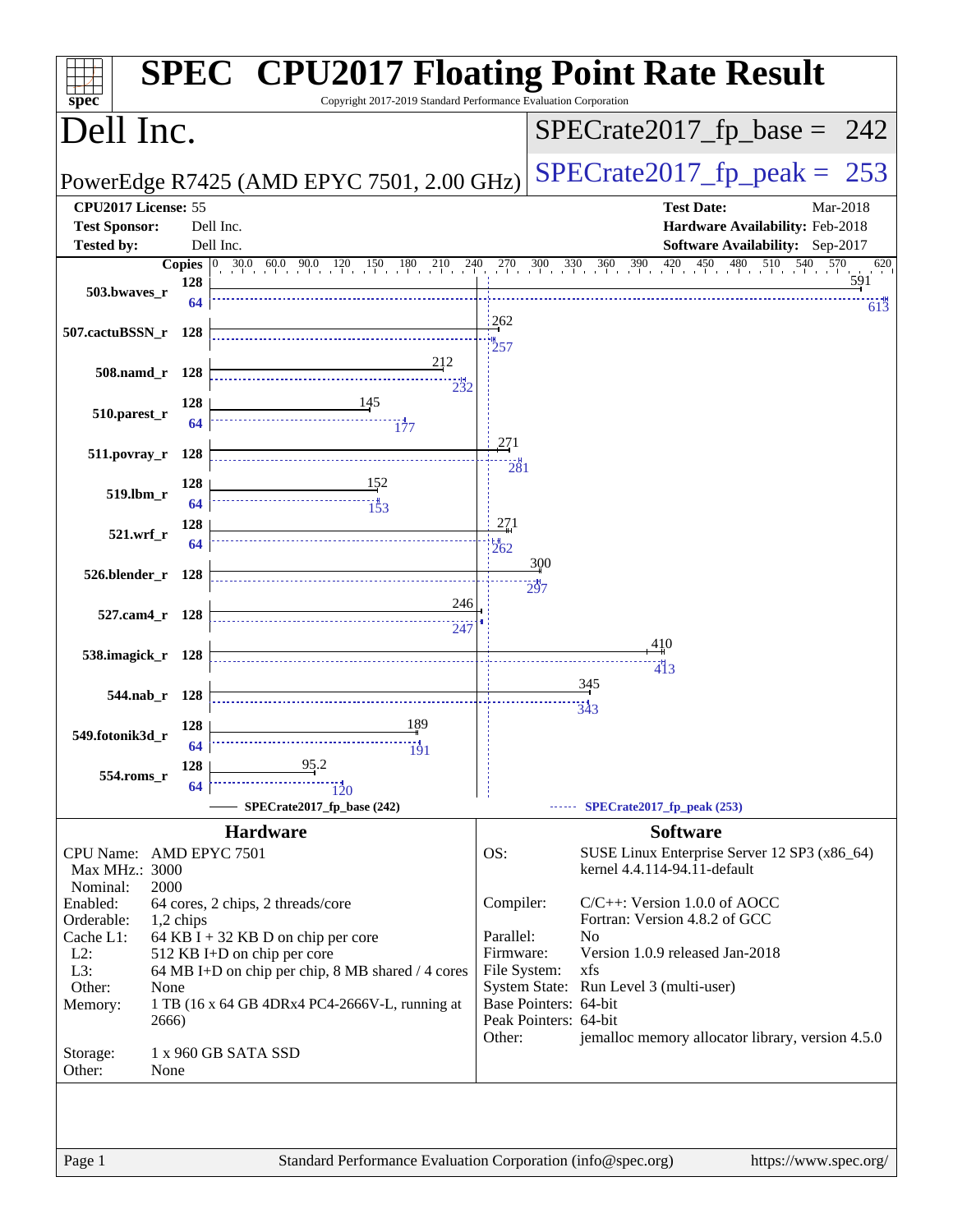| <b>SPEC CPU2017 Floating Point Rate Result</b>                             |               |                |       |                |       |                |       |                               |                |              |                |              |                                        |              |
|----------------------------------------------------------------------------|---------------|----------------|-------|----------------|-------|----------------|-------|-------------------------------|----------------|--------------|----------------|--------------|----------------------------------------|--------------|
| spec<br>Copyright 2017-2019 Standard Performance Evaluation Corporation    |               |                |       |                |       |                |       |                               |                |              |                |              |                                        |              |
| Dell Inc.                                                                  |               |                |       |                |       |                |       | $SPECrate2017_fp\_base = 242$ |                |              |                |              |                                        |              |
| $SPECTate2017$ _fp_peak = 253<br>PowerEdge R7425 (AMD EPYC 7501, 2.00 GHz) |               |                |       |                |       |                |       |                               |                |              |                |              |                                        |              |
| CPU2017 License: 55<br>Mar-2018<br><b>Test Date:</b>                       |               |                |       |                |       |                |       |                               |                |              |                |              |                                        |              |
| <b>Test Sponsor:</b><br>Hardware Availability: Feb-2018<br>Dell Inc.       |               |                |       |                |       |                |       |                               |                |              |                |              |                                        |              |
| <b>Tested by:</b>                                                          | Dell Inc.     |                |       |                |       |                |       |                               |                |              |                |              | <b>Software Availability:</b> Sep-2017 |              |
| <b>Results Table</b>                                                       |               |                |       |                |       |                |       |                               |                |              |                |              |                                        |              |
|                                                                            |               |                |       | <b>Base</b>    |       |                |       |                               |                |              | <b>Peak</b>    |              |                                        |              |
| <b>Benchmark</b>                                                           | <b>Copies</b> | <b>Seconds</b> | Ratio | <b>Seconds</b> | Ratio | <b>Seconds</b> | Ratio | <b>Copies</b>                 | <b>Seconds</b> | <b>Ratio</b> | <b>Seconds</b> | <b>Ratio</b> | <b>Seconds</b>                         | <b>Ratio</b> |
| 503.bwaves_r                                                               | 128           | 2171           | 591   | 2173           | 591   | 2171           | 591   | 64                            | 1047           | 613          | 1050           | 611          | 1043                                   | 615          |
| 507.cactuBSSN r                                                            | 128           | 618            | 262   | 617            | 263   | 618            | 262   | 128                           | 629            | 257          | 634            | 256          | 625                                    | 259          |
| 508.namd r                                                                 | 128           | 575            | 211   | 575            | 212   | 575            | 212   | 128                           | 533            | 228          | 524            | 232          | 525                                    | 232          |
| 510.parest_r                                                               | 128           | 2304           | 145   | 2306           | 145   | 2311           | 145   | 64                            | 945            | 177          | 945            | 177          | 946                                    | 177          |
| $511.$ povray_r                                                            | 128           | 1099           | 272   | 1101           | 271   | 1144           | 261   | 128                           | 1065           | 281          | 1059           | 282          | 1065                                   | 281          |
| 519.lbm r                                                                  | 128           | 886            | 152   | 886            | 152   | 888            | 152   | 64                            | 444            | 152          | 440            | 153          | 439                                    | 153          |
| $521$ .wrf r                                                               | 128           | 1049           | 273   | 1064           | 269   | 1060           | 271   | 64                            | 547            | 262          | 545            | 263          | 559                                    | 256          |
| 526.blender r                                                              | 128           | 652            | 299   | 649            | 300   | 648            | 301   | 128                           | 656            | 297          | 650            | 300          | 656                                    | 297          |
| 527.cam4 r                                                                 | 128           | 910            | 246   | 908            | 247   | 908            | 246   | 128                           | 908            | 247          | 905            | 247          | 910                                    | 246          |
| 538.imagick_r                                                              | 128           | 776            | 410   | 802            | 397   | 771            | 413   | 128                           | 770            | 413          | 771            | 413          | 777                                    | 410          |
| 544.nab_r                                                                  | 128           | 625            | 345   | 624            | 345   | 625            | 344   | 128                           | 627            | 343          | 628            | 343          | 626                                    | 344          |
| 549.fotonik3d r                                                            | 128           | 2662           | 187   | 2643           | 189   | 2643           | 189   | 64                            | 1313           | 190          | 1305           | 191          | 1307                                   | 191          |
| 554.roms r                                                                 | 128           | 2136           | 95.2  | 2135           | 95.3  | 2141           | 95.0  | 64                            | 843            | 121          | 845            | 120          | 846                                    | 120          |
| $SPECrate2017_fp\_base =$<br>242                                           |               |                |       |                |       |                |       |                               |                |              |                |              |                                        |              |
| $SPECrate2017_fp\_peak =$                                                  |               |                | 253   |                |       |                |       |                               |                |              |                |              |                                        |              |

Results appear in the [order in which they were run.](http://www.spec.org/auto/cpu2017/Docs/result-fields.html#RunOrder) Bold underlined text [indicates a median measurement.](http://www.spec.org/auto/cpu2017/Docs/result-fields.html#Median)

#### **[Submit Notes](http://www.spec.org/auto/cpu2017/Docs/result-fields.html#SubmitNotes)**

The config file option 'submit' was used. 'numactl' was used to bind copies to the cores. See the configuration file for details.

#### **[Operating System Notes](http://www.spec.org/auto/cpu2017/Docs/result-fields.html#OperatingSystemNotes)**

'ulimit -s unlimited' was used to set environment stack size 'ulimit -l 2097152' was used to set environment locked pages in memory limit

runspec command invoked through numactl i.e.: numactl --interleave=all runspec <etc>

Set dirty\_ratio=8 to limit dirty cache to 8% of memory Set swappiness=1 to swap only if necessary Set zone\_reclaim\_mode=1 to free local node memory and avoid remote memory sync then drop\_caches=3 to reset caches before invoking runcpu

dirty\_ratio, swappiness, zone\_reclaim\_mode and drop\_caches were all set using privileged echo (e.g. echo 1 > /proc/sys/vm/swappiness).

Transparent huge pages were enabled for this run (OS default)

Huge pages were not configured for this run.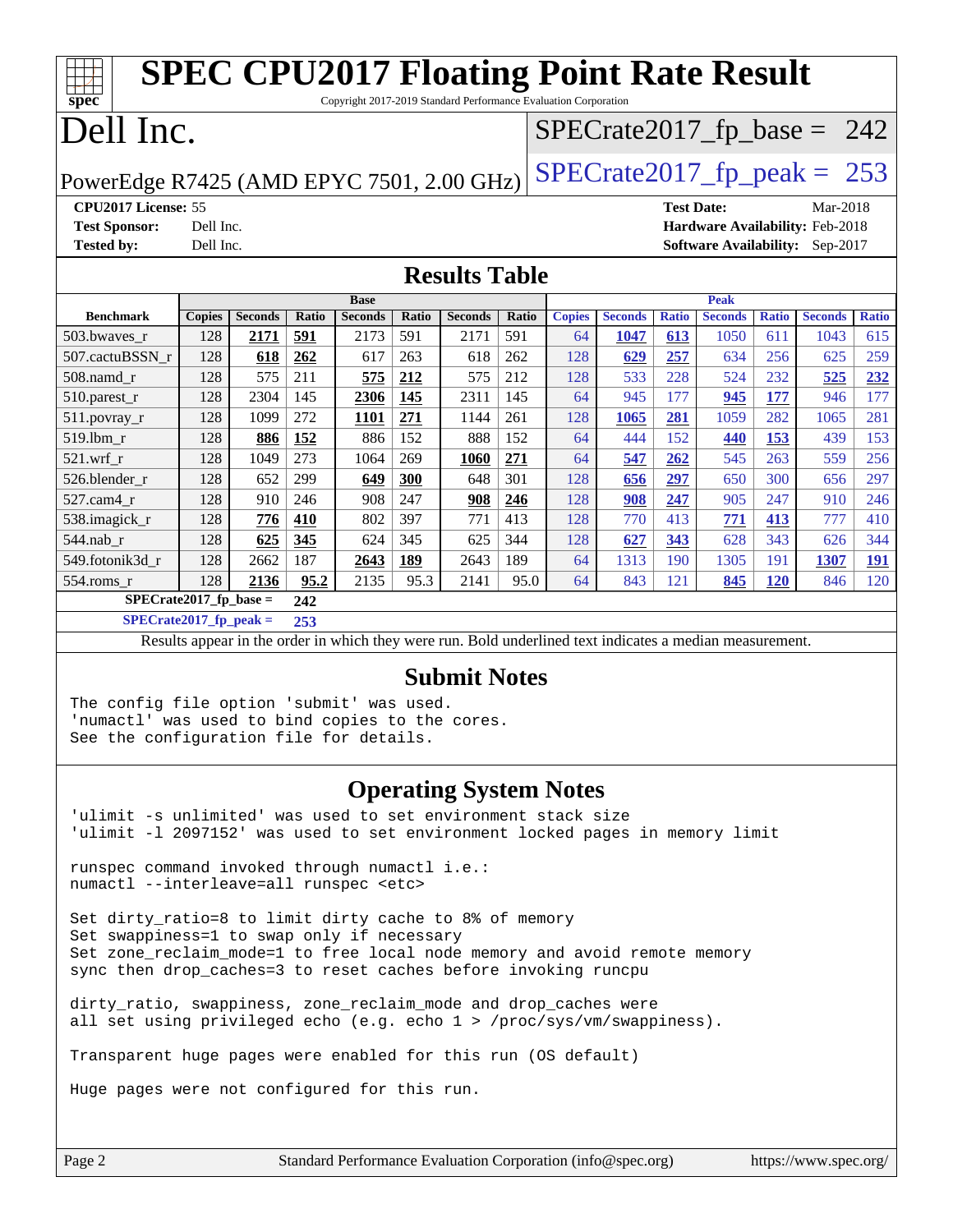| <b>SPEC CPU2017 Floating Point Rate Result</b><br>Spec<br>Copyright 2017-2019 Standard Performance Evaluation Corporation                                                                                                                                                                                                                                                                                                                                                                                                                                                                                                                                                                                                                                                                                                                                                                                                                                                                                                                                                                                                                                                                                                                                                                                                                                                                                                                                                                           |                                                                                                     |  |  |  |  |
|-----------------------------------------------------------------------------------------------------------------------------------------------------------------------------------------------------------------------------------------------------------------------------------------------------------------------------------------------------------------------------------------------------------------------------------------------------------------------------------------------------------------------------------------------------------------------------------------------------------------------------------------------------------------------------------------------------------------------------------------------------------------------------------------------------------------------------------------------------------------------------------------------------------------------------------------------------------------------------------------------------------------------------------------------------------------------------------------------------------------------------------------------------------------------------------------------------------------------------------------------------------------------------------------------------------------------------------------------------------------------------------------------------------------------------------------------------------------------------------------------------|-----------------------------------------------------------------------------------------------------|--|--|--|--|
| Dell Inc.                                                                                                                                                                                                                                                                                                                                                                                                                                                                                                                                                                                                                                                                                                                                                                                                                                                                                                                                                                                                                                                                                                                                                                                                                                                                                                                                                                                                                                                                                           | $SPECrate2017_fp\_base = 242$                                                                       |  |  |  |  |
| PowerEdge R7425 (AMD EPYC 7501, 2.00 GHz)                                                                                                                                                                                                                                                                                                                                                                                                                                                                                                                                                                                                                                                                                                                                                                                                                                                                                                                                                                                                                                                                                                                                                                                                                                                                                                                                                                                                                                                           | $SPECrate2017_fp\_peak = 253$                                                                       |  |  |  |  |
| CPU2017 License: 55<br><b>Test Sponsor:</b><br>Dell Inc.<br><b>Tested by:</b><br>Dell Inc.                                                                                                                                                                                                                                                                                                                                                                                                                                                                                                                                                                                                                                                                                                                                                                                                                                                                                                                                                                                                                                                                                                                                                                                                                                                                                                                                                                                                          | <b>Test Date:</b><br>Mar-2018<br>Hardware Availability: Feb-2018<br>Software Availability: Sep-2017 |  |  |  |  |
|                                                                                                                                                                                                                                                                                                                                                                                                                                                                                                                                                                                                                                                                                                                                                                                                                                                                                                                                                                                                                                                                                                                                                                                                                                                                                                                                                                                                                                                                                                     |                                                                                                     |  |  |  |  |
| <b>General Notes</b><br>Environment variables set by runcpu before the start of the run:<br>$MALLOC$ $CONF = "lg_chunk:28"$<br>The AMD64 AOCC Compiler Suite is available at<br>http://developer.amd.com/amd-aocc/<br>The AOCC Gold Linker plugin was installed and used for the link stage.<br>The AOCC Fortran Plugin version 1.0 was used to leverage AOCC optimizers<br>with gfortran.<br>Binaries were compiled on a system with 2x AMD EPYC 7601 CPU + 512GB Memory using RHEL 7.4<br>jemalloc, a general purpose malloc implementation, was obtained at<br>https://github.com/jemalloc/jemalloc/releases/download/4.5.0/jemalloc-4.5.0.tar.bz2<br>jemalloc was built with GCC v4.8.5 in RHEL v7.2 under default conditions.<br>jemalloc uses environment variable MALLOC_CONF with values narenas and lg_chunk:<br>narenas: sets the maximum number of arenas to use for automatic multiplexing<br>of threads and arenas.<br>lg_chunk: set the virtual memory chunk size (log base 2). For example,<br>$lg_c$ chunk: 21 sets the default chunk size to $2^2$ 21 = 2MiB.<br>The test sponsor attests, as of date of publication, that CVE-2017-5754 (Meltdown)<br>NA:<br>is mitigated in the system as tested and documented.<br>Yes: The test sponsor attests, as of date of publication, that CVE-2017-5753 (Spectre variant 1)<br>is mitigated in the system as tested and documented.<br>Yes: The test sponsor attests, as of date of publication, that CVE-2017-5715 (Spectre variant 2) |                                                                                                     |  |  |  |  |
|                                                                                                                                                                                                                                                                                                                                                                                                                                                                                                                                                                                                                                                                                                                                                                                                                                                                                                                                                                                                                                                                                                                                                                                                                                                                                                                                                                                                                                                                                                     |                                                                                                     |  |  |  |  |
| <b>Platform Notes</b>                                                                                                                                                                                                                                                                                                                                                                                                                                                                                                                                                                                                                                                                                                                                                                                                                                                                                                                                                                                                                                                                                                                                                                                                                                                                                                                                                                                                                                                                               |                                                                                                     |  |  |  |  |
| Sysinfo program /home/cpu2017-1.0.2/bin/sysinfo<br>Rev: r5797 of 2017-06-14 96c45e4568ad54c135fd618bcc091c0f<br>running on linux-o8ns Thu Mar 8 00:14:48 2018                                                                                                                                                                                                                                                                                                                                                                                                                                                                                                                                                                                                                                                                                                                                                                                                                                                                                                                                                                                                                                                                                                                                                                                                                                                                                                                                       |                                                                                                     |  |  |  |  |
| SUT (System Under Test) info as seen by some common utilities.<br>For more information on this section, see<br>https://www.spec.org/cpu2017/Docs/config.html#sysinfo                                                                                                                                                                                                                                                                                                                                                                                                                                                                                                                                                                                                                                                                                                                                                                                                                                                                                                                                                                                                                                                                                                                                                                                                                                                                                                                                |                                                                                                     |  |  |  |  |
| From /proc/cpuinfo<br>model name : AMD EPYC 7501 32-Core Processor<br>2 "physical id"s (chips)<br>128 "processors"<br>cores, siblings (Caution: counting these is hw and system dependent. The following<br>excerpts from /proc/cpuinfo might not be reliable. Use with caution.)<br>cpu cores : 32<br>siblings : 64                                                                                                                                                                                                                                                                                                                                                                                                                                                                                                                                                                                                                                                                                                                                                                                                                                                                                                                                                                                                                                                                                                                                                                                |                                                                                                     |  |  |  |  |
| physical 0: cores 0 1 8 9 10 11 12 13 14 15 16 17 18 19 20 21 22 23 24 25 26 27 28                                                                                                                                                                                                                                                                                                                                                                                                                                                                                                                                                                                                                                                                                                                                                                                                                                                                                                                                                                                                                                                                                                                                                                                                                                                                                                                                                                                                                  |                                                                                                     |  |  |  |  |
| (Continued on next page)                                                                                                                                                                                                                                                                                                                                                                                                                                                                                                                                                                                                                                                                                                                                                                                                                                                                                                                                                                                                                                                                                                                                                                                                                                                                                                                                                                                                                                                                            |                                                                                                     |  |  |  |  |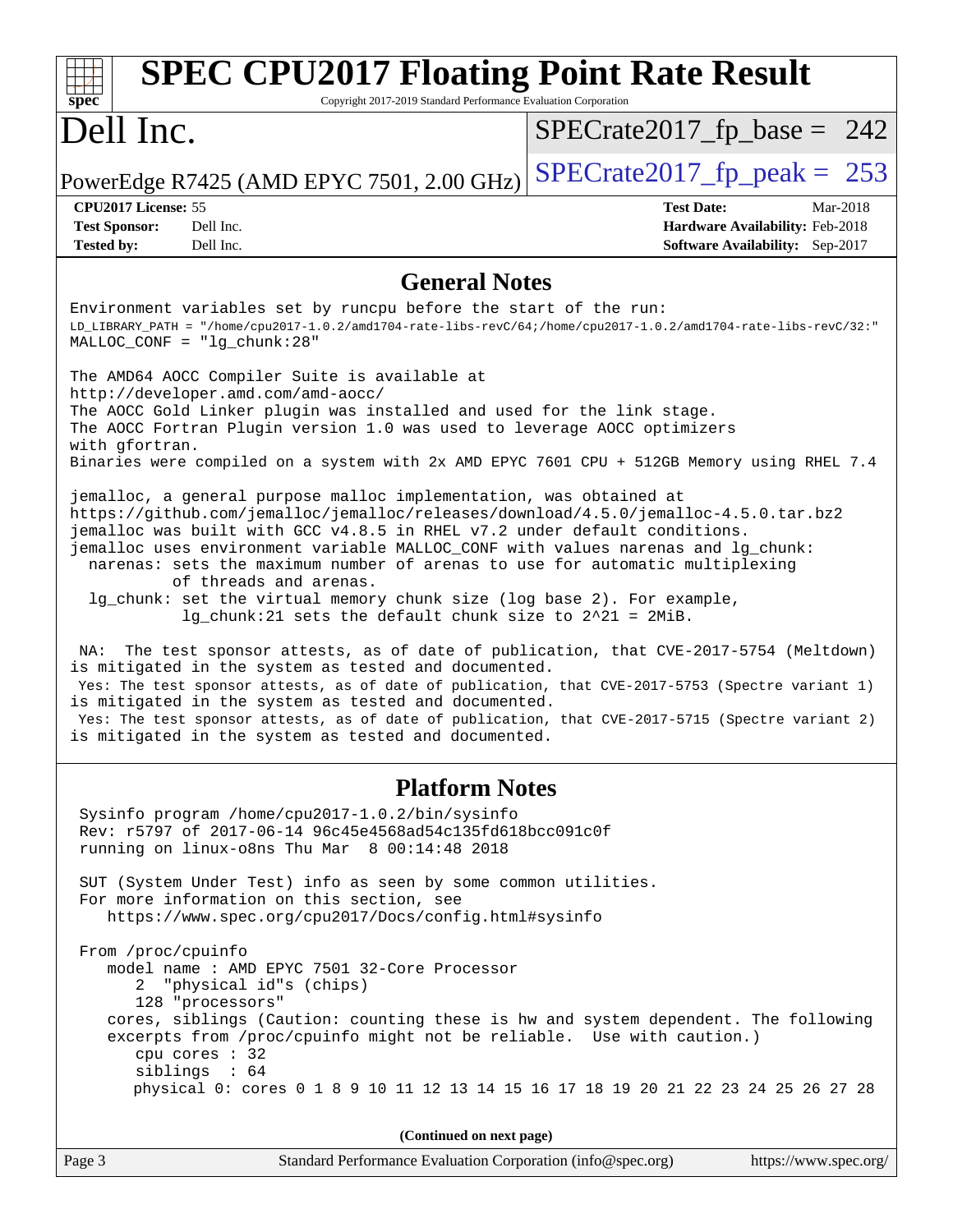| <b>SPEC CPU2017 Floating Point Rate Result</b><br>Copyright 2017-2019 Standard Performance Evaluation Corporation                                                                                                                                                                                                                                                                                                                                                                                                                                                                                                                                                                                                                                                                                                                                                                                                                                                                                                                                                                                                                                                                                                                                                                                                                                                                                                                                                                                                                                                                                      |                                                                                                                                                                                                                                                                                                                                                                                                                                                                                                                                                                                                                                 |  |  |  |  |
|--------------------------------------------------------------------------------------------------------------------------------------------------------------------------------------------------------------------------------------------------------------------------------------------------------------------------------------------------------------------------------------------------------------------------------------------------------------------------------------------------------------------------------------------------------------------------------------------------------------------------------------------------------------------------------------------------------------------------------------------------------------------------------------------------------------------------------------------------------------------------------------------------------------------------------------------------------------------------------------------------------------------------------------------------------------------------------------------------------------------------------------------------------------------------------------------------------------------------------------------------------------------------------------------------------------------------------------------------------------------------------------------------------------------------------------------------------------------------------------------------------------------------------------------------------------------------------------------------------|---------------------------------------------------------------------------------------------------------------------------------------------------------------------------------------------------------------------------------------------------------------------------------------------------------------------------------------------------------------------------------------------------------------------------------------------------------------------------------------------------------------------------------------------------------------------------------------------------------------------------------|--|--|--|--|
| $spec^*$<br>Dell Inc.                                                                                                                                                                                                                                                                                                                                                                                                                                                                                                                                                                                                                                                                                                                                                                                                                                                                                                                                                                                                                                                                                                                                                                                                                                                                                                                                                                                                                                                                                                                                                                                  | $SPECrate2017_fp\_base = 242$                                                                                                                                                                                                                                                                                                                                                                                                                                                                                                                                                                                                   |  |  |  |  |
| PowerEdge R7425 (AMD EPYC 7501, 2.00 GHz)                                                                                                                                                                                                                                                                                                                                                                                                                                                                                                                                                                                                                                                                                                                                                                                                                                                                                                                                                                                                                                                                                                                                                                                                                                                                                                                                                                                                                                                                                                                                                              | $SPECTate2017$ _fp_peak = 253                                                                                                                                                                                                                                                                                                                                                                                                                                                                                                                                                                                                   |  |  |  |  |
| CPU2017 License: 55<br><b>Test Sponsor:</b><br>Dell Inc.<br><b>Tested by:</b><br>Dell Inc.                                                                                                                                                                                                                                                                                                                                                                                                                                                                                                                                                                                                                                                                                                                                                                                                                                                                                                                                                                                                                                                                                                                                                                                                                                                                                                                                                                                                                                                                                                             | <b>Test Date:</b><br>Mar-2018<br>Hardware Availability: Feb-2018<br>Software Availability: Sep-2017                                                                                                                                                                                                                                                                                                                                                                                                                                                                                                                             |  |  |  |  |
| <b>Platform Notes (Continued)</b>                                                                                                                                                                                                                                                                                                                                                                                                                                                                                                                                                                                                                                                                                                                                                                                                                                                                                                                                                                                                                                                                                                                                                                                                                                                                                                                                                                                                                                                                                                                                                                      |                                                                                                                                                                                                                                                                                                                                                                                                                                                                                                                                                                                                                                 |  |  |  |  |
| 29 30 31<br>physical 1: cores 0 1 8 9 10 11 12 13 14 15 16 17 18 19 20 21 22 23 24 25 26 27 28<br>29 30 31                                                                                                                                                                                                                                                                                                                                                                                                                                                                                                                                                                                                                                                                                                                                                                                                                                                                                                                                                                                                                                                                                                                                                                                                                                                                                                                                                                                                                                                                                             |                                                                                                                                                                                                                                                                                                                                                                                                                                                                                                                                                                                                                                 |  |  |  |  |
| From lscpu:<br>Architecture:<br>x86_64<br>$CPU$ op-mode( $s$ ):<br>$32$ -bit, $64$ -bit<br>Byte Order:<br>Little Endian<br>CPU(s):<br>128<br>On-line CPU(s) list:<br>$0 - 127$<br>2<br>Thread( $s$ ) per core:<br>32<br>Core(s) per socket:<br>2<br>Socket(s):<br>8<br>NUMA $node(s):$<br>Vendor ID:<br>AuthenticAMD<br>CPU family:<br>23<br>Model:<br>1<br>Model name:<br>AMD EPYC 7501 32-Core Processor<br>2<br>Stepping:<br>1996.175<br>CPU MHz:<br>BogoMIPS:<br>3992.35<br>Virtualization:<br>$AMD-V$<br>L1d cache:<br>32K<br>Lli cache:<br>64K<br>L2 cache:<br>512K<br>L3 cache:<br>8192K<br>NUMA $node0$ $CPU(s):$<br>NUMA nodel CPU(s):<br>NUMA node2 CPU(s):<br>NUMA node3 CPU(s):<br>NUMA $node4$ $CPU(s):$<br>NUMA node5 CPU(s):<br>NUMA node6 CPU(s):<br>NUMA node7 CPU(s):<br>Flaqs:<br>pat pse36 clflush mmx fxsr sse sse2 ht syscall nx mmxext fxsr_opt pdpelgb rdtscp lm<br>constant_tsc rep_good nopl nonstop_tsc extd_apicid amd_dcm aperfmperf eagerfpu pni<br>pclmulqdq monitor ssse3 fma cx16 sse4_1 sse4_2 movbe popcnt aes xsave avx f16c<br>rdrand lahf_lm cmp_legacy svm extapic cr8_legacy abm sse4a misalignsse 3dnowprefetch<br>osvw skinit wdt tce topoext perfctr_core perfctr_nb bpext perfctr_12 mwaitx arat cpb<br>hw_pstate retpoline retpoline_amd npt lbrv svm_lock nrip_save tsc_scale vmcb_clean<br>flushbyasid decodeassists pausefilter pfthreshold vmmcall avic fsgsbase bmil avx2<br>smep bmi2 rdseed adx smap clflushopt sha_ni xsaveopt xsavec xgetbvl clzero irperf<br>ibpb overflow_recov succor smca<br>/proc/cpuinfo cache data<br>cache size : 512 KB | 0, 8, 16, 24, 32, 40, 48, 56, 64, 72, 80, 88, 96, 104, 112, 120<br>2, 10, 18, 26, 34, 42, 50, 58, 66, 74, 82, 90, 98, 106, 114, 122<br>4, 12, 20, 28, 36, 44, 52, 60, 68, 76, 84, 92, 100, 108, 116, 124<br>6, 14, 22, 30, 38, 46, 54, 62, 70, 78, 86, 94, 102, 110, 118, 126<br>1, 9, 17, 25, 33, 41, 49, 57, 65, 73, 81, 89, 97, 105, 113, 121<br>3, 11, 19, 27, 35, 43, 51, 59, 67, 75, 83, 91, 99, 107, 115, 123<br>5, 13, 21, 29, 37, 45, 53, 61, 69, 77, 85, 93, 101, 109, 117, 125<br>7, 15, 23, 31, 39, 47, 55, 63, 71, 79, 87, 95, 103, 111, 119, 127<br>fpu vme de pse tsc msr pae mce cx8 apic sep mtrr pge mca cmov |  |  |  |  |
| (Continued on next page)<br>Standard Performance Evaluation Corporation (info@spec.org)<br>Page 4                                                                                                                                                                                                                                                                                                                                                                                                                                                                                                                                                                                                                                                                                                                                                                                                                                                                                                                                                                                                                                                                                                                                                                                                                                                                                                                                                                                                                                                                                                      | https://www.spec.org/                                                                                                                                                                                                                                                                                                                                                                                                                                                                                                                                                                                                           |  |  |  |  |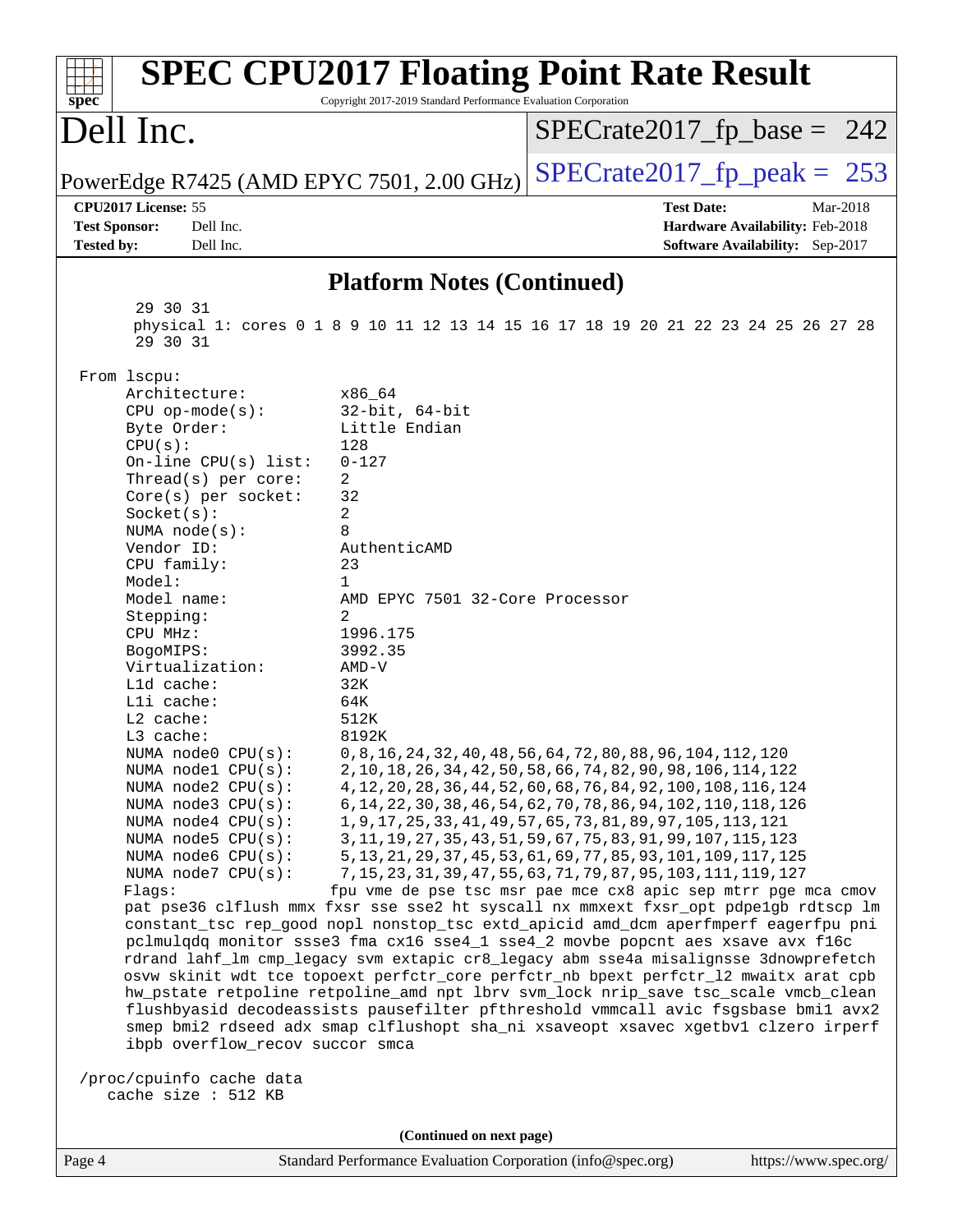#### **[spec](http://www.spec.org/) [SPEC CPU2017 Floating Point Rate Result](http://www.spec.org/auto/cpu2017/Docs/result-fields.html#SPECCPU2017FloatingPointRateResult)** Copyright 2017-2019 Standard Performance Evaluation Corporation Dell Inc. PowerEdge R7425 (AMD EPYC 7501, 2.00 GHz) [SPECrate2017\\_fp\\_peak =](http://www.spec.org/auto/cpu2017/Docs/result-fields.html#SPECrate2017fppeak)  $253$ [SPECrate2017\\_fp\\_base =](http://www.spec.org/auto/cpu2017/Docs/result-fields.html#SPECrate2017fpbase) 242 **[CPU2017 License:](http://www.spec.org/auto/cpu2017/Docs/result-fields.html#CPU2017License)** 55 **[Test Date:](http://www.spec.org/auto/cpu2017/Docs/result-fields.html#TestDate)** Mar-2018

**[Test Sponsor:](http://www.spec.org/auto/cpu2017/Docs/result-fields.html#TestSponsor)** Dell Inc. **[Hardware Availability:](http://www.spec.org/auto/cpu2017/Docs/result-fields.html#HardwareAvailability)** Feb-2018 **[Tested by:](http://www.spec.org/auto/cpu2017/Docs/result-fields.html#Testedby)** Dell Inc. **[Software Availability:](http://www.spec.org/auto/cpu2017/Docs/result-fields.html#SoftwareAvailability)** Sep-2017

#### **[Platform Notes \(Continued\)](http://www.spec.org/auto/cpu2017/Docs/result-fields.html#PlatformNotes)**

| From numactl --hardware WARNING: a numactl 'node' might or might not correspond to a          |  |  |  |  |  |
|-----------------------------------------------------------------------------------------------|--|--|--|--|--|
| physical chip.                                                                                |  |  |  |  |  |
| $available: 8 nodes (0-7)$                                                                    |  |  |  |  |  |
| node 0 cpus: 0 8 16 24 32 40 48 56 64 72 80 88 96 104 112 120                                 |  |  |  |  |  |
| node 0 size: 128623 MB                                                                        |  |  |  |  |  |
| node 0 free: 128378 MB                                                                        |  |  |  |  |  |
| node 1 cpus: 2 10 18 26 34 42 50 58 66 74 82 90 98 106 114 122                                |  |  |  |  |  |
| node 1 size: 129021 MB                                                                        |  |  |  |  |  |
| node 1 free: 128841 MB                                                                        |  |  |  |  |  |
| node 2 cpus: 4 12 20 28 36 44 52 60 68 76 84 92 100 108 116 124                               |  |  |  |  |  |
| node 2 size: 129021 MB                                                                        |  |  |  |  |  |
| node 2 free: 128853 MB                                                                        |  |  |  |  |  |
| node 3 cpus: 6 14 22 30 38 46 54 62 70 78 86 94 102 110 118 126                               |  |  |  |  |  |
| node 3 size: 129021 MB                                                                        |  |  |  |  |  |
| node 3 free: 128848 MB                                                                        |  |  |  |  |  |
| node 4 cpus: 1 9 17 25 33 41 49 57 65 73 81 89 97 105 113 121                                 |  |  |  |  |  |
| node 4 size: 129021 MB                                                                        |  |  |  |  |  |
| node 4 free: 128848 MB                                                                        |  |  |  |  |  |
| node 5 cpus: 3 11 19 27 35 43 51 59 67 75 83 91 99 107 115 123                                |  |  |  |  |  |
| node 5 size: 129021 MB                                                                        |  |  |  |  |  |
| node 5 free: 128841 MB                                                                        |  |  |  |  |  |
| node 6 cpus: 5 13 21 29 37 45 53 61 69 77 85 93 101 109 117 125                               |  |  |  |  |  |
| node 6 size: 129021 MB                                                                        |  |  |  |  |  |
| node 6 free: 128849 MB                                                                        |  |  |  |  |  |
| node 7 cpus: 7 15 23 31 39 47 55 63 71 79 87 95 103 111 119 127                               |  |  |  |  |  |
| node 7 size: 129019 MB                                                                        |  |  |  |  |  |
| node 7 free: 128844 MB                                                                        |  |  |  |  |  |
| node distances:                                                                               |  |  |  |  |  |
| node 0<br>$\mathbf{1}$<br>$\overline{\phantom{a}}^2$<br>$\overline{\mathbf{3}}$<br>4 5<br>6 7 |  |  |  |  |  |
| 22 28<br>0:<br>10<br>16 16<br>16 28 28                                                        |  |  |  |  |  |
| 16<br>1:<br>10<br>16<br>16<br>28<br>28<br>22<br>28                                            |  |  |  |  |  |
| 2:<br>16<br>16<br>28<br>16<br>10<br>22<br>28<br>28                                            |  |  |  |  |  |
| 3:<br>28<br>16<br>16<br>16<br>10<br>28<br>22<br>28                                            |  |  |  |  |  |
| 4:<br>28<br>22<br>28<br>28<br>10<br>16<br>16<br>16                                            |  |  |  |  |  |
| 5:<br>28<br>28<br>22<br>28<br>16<br>10<br>16<br>16                                            |  |  |  |  |  |
| 6:<br>22<br>28 28<br>28<br>16 16<br>10<br>16                                                  |  |  |  |  |  |
| 28<br>7:<br>22<br>28<br>28<br>16<br>16<br>16<br>10                                            |  |  |  |  |  |
|                                                                                               |  |  |  |  |  |
| From /proc/meminfo                                                                            |  |  |  |  |  |
| MemTotal:<br>1056533368 kB                                                                    |  |  |  |  |  |
| HugePages_Total: 0                                                                            |  |  |  |  |  |
| Hugepagesize:<br>2048 kB                                                                      |  |  |  |  |  |
|                                                                                               |  |  |  |  |  |
| /usr/bin/lsb_release -d                                                                       |  |  |  |  |  |
| SUSE Linux Enterprise Server 12 SP3                                                           |  |  |  |  |  |
|                                                                                               |  |  |  |  |  |
|                                                                                               |  |  |  |  |  |
|                                                                                               |  |  |  |  |  |
| (Continued on next page)                                                                      |  |  |  |  |  |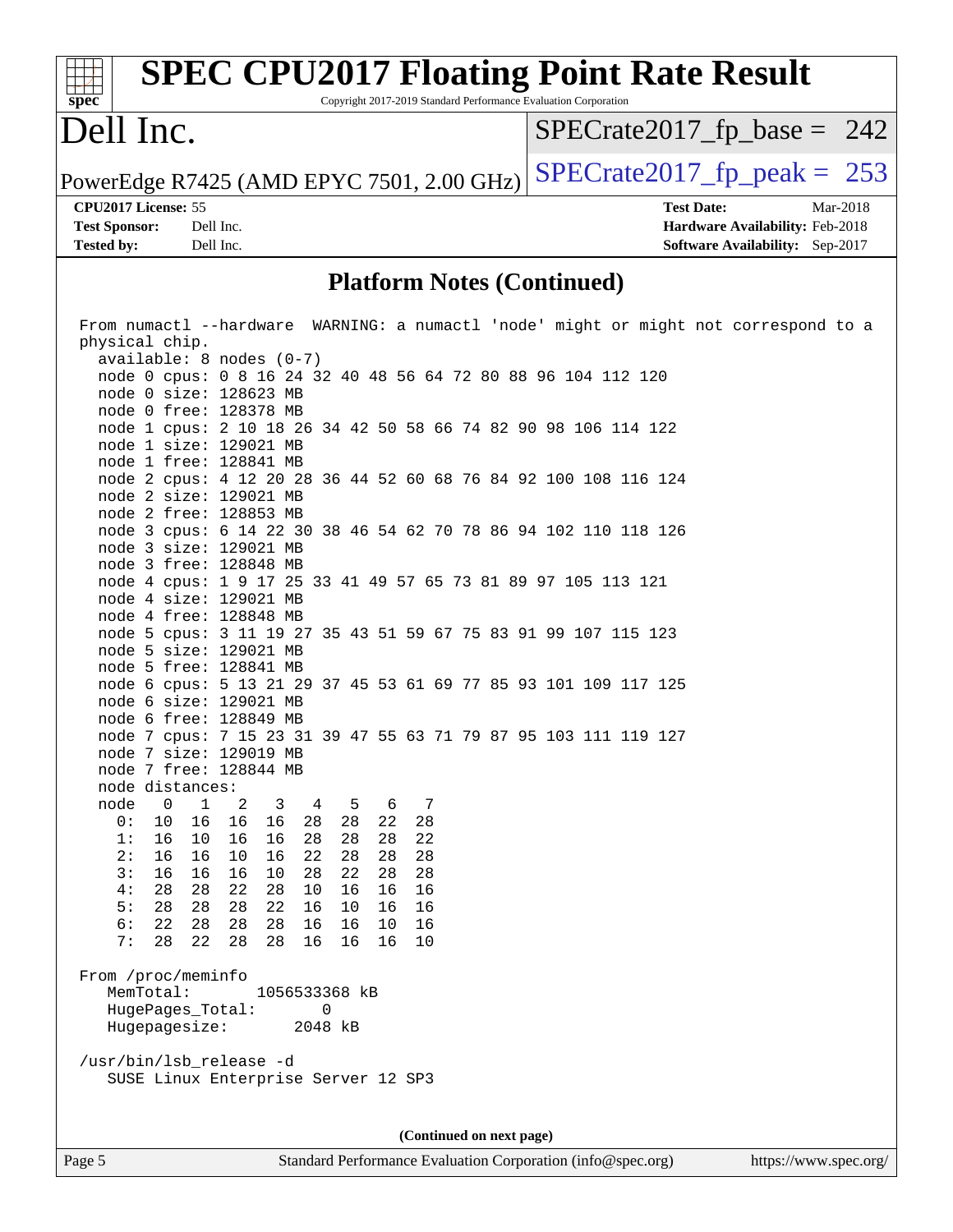| <b>SPEC CPU2017 Floating Point Rate Result</b><br>Copyright 2017-2019 Standard Performance Evaluation Corporation<br>spec                                                                                                                                                                                                                                                         |                                                                                                            |  |  |  |
|-----------------------------------------------------------------------------------------------------------------------------------------------------------------------------------------------------------------------------------------------------------------------------------------------------------------------------------------------------------------------------------|------------------------------------------------------------------------------------------------------------|--|--|--|
| Dell Inc.                                                                                                                                                                                                                                                                                                                                                                         | $SPECrate2017_fp\_base = 242$                                                                              |  |  |  |
| PowerEdge R7425 (AMD EPYC 7501, 2.00 GHz)                                                                                                                                                                                                                                                                                                                                         | $SPECTate2017$ _fp_peak = 253                                                                              |  |  |  |
| CPU2017 License: 55<br><b>Test Sponsor:</b><br>Dell Inc.<br>Dell Inc.<br><b>Tested by:</b>                                                                                                                                                                                                                                                                                        | <b>Test Date:</b><br>Mar-2018<br>Hardware Availability: Feb-2018<br><b>Software Availability:</b> Sep-2017 |  |  |  |
| <b>Platform Notes (Continued)</b>                                                                                                                                                                                                                                                                                                                                                 |                                                                                                            |  |  |  |
| From /etc/*release* /etc/*version*<br>$S$ uSE-release:                                                                                                                                                                                                                                                                                                                            |                                                                                                            |  |  |  |
| SUSE Linux Enterprise Server 12 (x86_64)<br>$VERSION = 12$<br>$PATCHLEVEL = 3$<br># This file is deprecated and will be removed in a future service pack or release.                                                                                                                                                                                                              |                                                                                                            |  |  |  |
| # Please check /etc/os-release for details about this release.<br>os-release:<br>NAME="SLES"                                                                                                                                                                                                                                                                                      |                                                                                                            |  |  |  |
| VERSION="12-SP3"<br>VERSION ID="12.3"<br>PRETTY_NAME="SUSE Linux Enterprise Server 12 SP3"<br>ID="sles"                                                                                                                                                                                                                                                                           |                                                                                                            |  |  |  |
| ANSI COLOR="0;32"<br>CPE_NAME="cpe:/o:suse:sles:12:sp3"                                                                                                                                                                                                                                                                                                                           |                                                                                                            |  |  |  |
| uname $-a$ :<br>Linux linux-o8ns 4.4.114-94.11-default #1 SMP Thu Feb 1 19:28:26 UTC 2018 (4309ff9)<br>x86_64 x86_64 x86_64 GNU/Linux                                                                                                                                                                                                                                             |                                                                                                            |  |  |  |
| run-level $3$ Mar $7$ 11:54                                                                                                                                                                                                                                                                                                                                                       |                                                                                                            |  |  |  |
| SPEC is set to: /home/cpu2017-1.0.2<br>Type Size Used Avail Use% Mounted on<br>Filesystem<br>/dev/sda4<br>xfs<br>844G<br>11G 834G<br>2% /home                                                                                                                                                                                                                                     |                                                                                                            |  |  |  |
| Additional information from dmidecode follows. WARNING: Use caution when you interpret<br>this section. The 'dmidecode' program reads system data which is "intended to allow<br>hardware to be accurately determined", but the intent may not be met, as there are<br>frequent changes to hardware, firmware, and the "DMTF SMBIOS" standard.<br>BIOS Dell Inc. 1.0.9 01/05/2018 |                                                                                                            |  |  |  |
| Memory:<br>16x 802C8632802C 72ASS8G72LZ-2G6B2 64 GB 4 rank 2666<br>16x Not Specified Not Specified                                                                                                                                                                                                                                                                                |                                                                                                            |  |  |  |
| (End of data from sysinfo program)                                                                                                                                                                                                                                                                                                                                                |                                                                                                            |  |  |  |
| <b>Compiler Version Notes</b>                                                                                                                                                                                                                                                                                                                                                     |                                                                                                            |  |  |  |
| CC 519.1bm_r(base, peak) 538.imagick_r(base, peak) 544.nab_r(base, peak)                                                                                                                                                                                                                                                                                                          |                                                                                                            |  |  |  |
| AOCC.LLVM.4.0.0.B35.2017_04_26 clang version 4.0.0 (CLANG:) (based on LLVM<br>AOCC.LLVM.4.0.0.B35.2017_04_26)<br>Target: x86_64-unknown-linux-gnu<br>Thread model: posix                                                                                                                                                                                                          |                                                                                                            |  |  |  |
| (Continued on next page)                                                                                                                                                                                                                                                                                                                                                          |                                                                                                            |  |  |  |

Page 6 Standard Performance Evaluation Corporation [\(info@spec.org\)](mailto:info@spec.org) <https://www.spec.org/>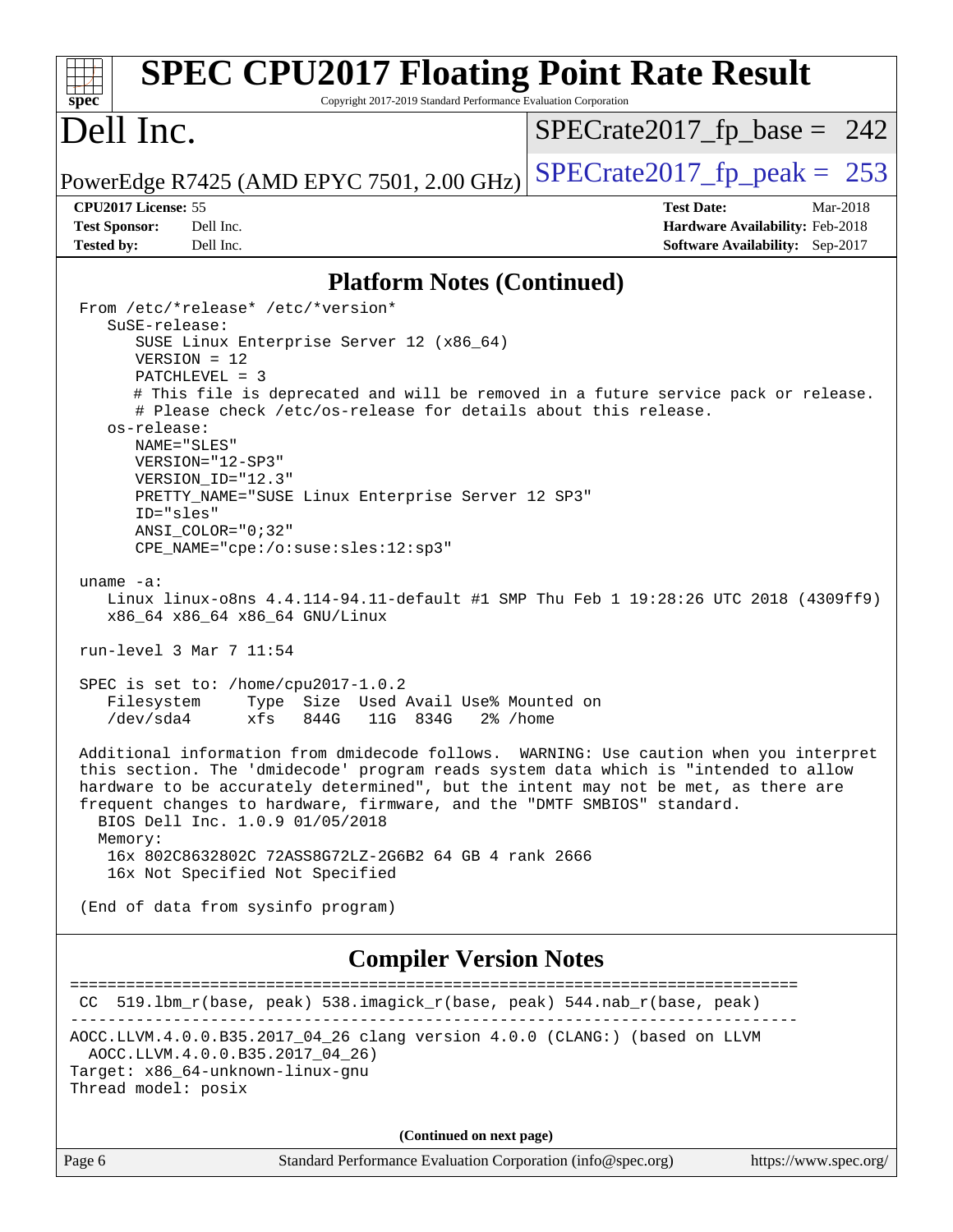| <b>SPEC CPU2017 Floating Point Rate Result</b><br>Copyright 2017-2019 Standard Performance Evaluation Corporation<br>$spec^*$                                                                                                                                                                                                                                                                                                                                                                                                                                                                                                                                                                                                                                                                                   |                                                                                                     |
|-----------------------------------------------------------------------------------------------------------------------------------------------------------------------------------------------------------------------------------------------------------------------------------------------------------------------------------------------------------------------------------------------------------------------------------------------------------------------------------------------------------------------------------------------------------------------------------------------------------------------------------------------------------------------------------------------------------------------------------------------------------------------------------------------------------------|-----------------------------------------------------------------------------------------------------|
| Dell Inc.                                                                                                                                                                                                                                                                                                                                                                                                                                                                                                                                                                                                                                                                                                                                                                                                       | $SPECrate2017_fp\_base = 242$                                                                       |
| PowerEdge R7425 (AMD EPYC 7501, 2.00 GHz)                                                                                                                                                                                                                                                                                                                                                                                                                                                                                                                                                                                                                                                                                                                                                                       | $SPECTate2017$ _fp_peak = 253                                                                       |
| CPU2017 License: 55<br><b>Test Sponsor:</b><br>Dell Inc.<br><b>Tested by:</b><br>Dell Inc.                                                                                                                                                                                                                                                                                                                                                                                                                                                                                                                                                                                                                                                                                                                      | <b>Test Date:</b><br>Mar-2018<br>Hardware Availability: Feb-2018<br>Software Availability: Sep-2017 |
| <b>Compiler Version Notes (Continued)</b>                                                                                                                                                                                                                                                                                                                                                                                                                                                                                                                                                                                                                                                                                                                                                                       |                                                                                                     |
| InstalledDir: /root/work/compilers/AOCC-1.0-Compiler/bin                                                                                                                                                                                                                                                                                                                                                                                                                                                                                                                                                                                                                                                                                                                                                        |                                                                                                     |
| CXXC $508.namd_r(base, peak) 510.parest_r(base, peak)$                                                                                                                                                                                                                                                                                                                                                                                                                                                                                                                                                                                                                                                                                                                                                          |                                                                                                     |
| AOCC.LLVM.4.0.0.B35.2017_04_26 clang version 4.0.0 (CLANG:) (based on LLVM<br>AOCC.LLVM.4.0.0.B35.2017_04_26)<br>Target: x86 64-unknown-linux-gnu<br>Thread model: posix<br>InstalledDir: /root/work/compilers/AOCC-1.0-Compiler/bin                                                                                                                                                                                                                                                                                                                                                                                                                                                                                                                                                                            |                                                                                                     |
| 511.povray_r(base, peak) 526.blender_r(base, peak)<br>CC.                                                                                                                                                                                                                                                                                                                                                                                                                                                                                                                                                                                                                                                                                                                                                       |                                                                                                     |
| AOCC.LLVM.4.0.0.B35.2017_04_26 clang version 4.0.0 (CLANG:) (based on LLVM<br>AOCC.LLVM.4.0.0.B35.2017_04_26)<br>Target: x86_64-unknown-linux-gnu<br>Thread model: posix<br>InstalledDir: /root/work/compilers/AOCC-1.0-Compiler/bin<br>AOCC.LLVM.4.0.0.B35.2017_04_26 clang version 4.0.0 (CLANG:) (based on LLVM<br>AOCC.LLVM.4.0.0.B35.2017_04_26)<br>Target: x86_64-unknown-linux-gnu<br>Thread model: posix<br>InstalledDir: /root/work/compilers/AOCC-1.0-Compiler/bin                                                                                                                                                                                                                                                                                                                                    |                                                                                                     |
| FC 507.cactuBSSN_r(base, peak)                                                                                                                                                                                                                                                                                                                                                                                                                                                                                                                                                                                                                                                                                                                                                                                  |                                                                                                     |
| AOCC.LLVM.4.0.0.B35.2017_04_26 clang version 4.0.0 (CLANG:) (based on LLVM<br>AOCC.LLVM.4.0.0.B35.2017 04 26)<br>Target: x86_64-unknown-linux-gnu<br>Thread model: posix<br>InstalledDir: /root/work/compilers/AOCC-1.0-Compiler/bin<br>AOCC.LLVM.4.0.0.B35.2017_04_26 clang version 4.0.0 (CLANG:) (based on LLVM<br>AOCC.LLVM.4.0.0.B35.2017_04_26)<br>Target: x86_64-unknown-linux-gnu<br>Thread model: posix<br>InstalledDir: /root/work/compilers/AOCC-1.0-Compiler/bin<br>GNU Fortran (GCC) 4.8.2<br>Copyright (C) 2013 Free Software Foundation, Inc.<br>GNU Fortran comes with NO WARRANTY, to the extent permitted by law.<br>You may redistribute copies of GNU Fortran<br>under the terms of the GNU General Public License.<br>For more information about these matters, see the file named COPYING |                                                                                                     |
| (Continued on next page)                                                                                                                                                                                                                                                                                                                                                                                                                                                                                                                                                                                                                                                                                                                                                                                        |                                                                                                     |
| Standard Performance Evaluation Corporation (info@spec.org)<br>Page 7                                                                                                                                                                                                                                                                                                                                                                                                                                                                                                                                                                                                                                                                                                                                           | https://www.spec.org/                                                                               |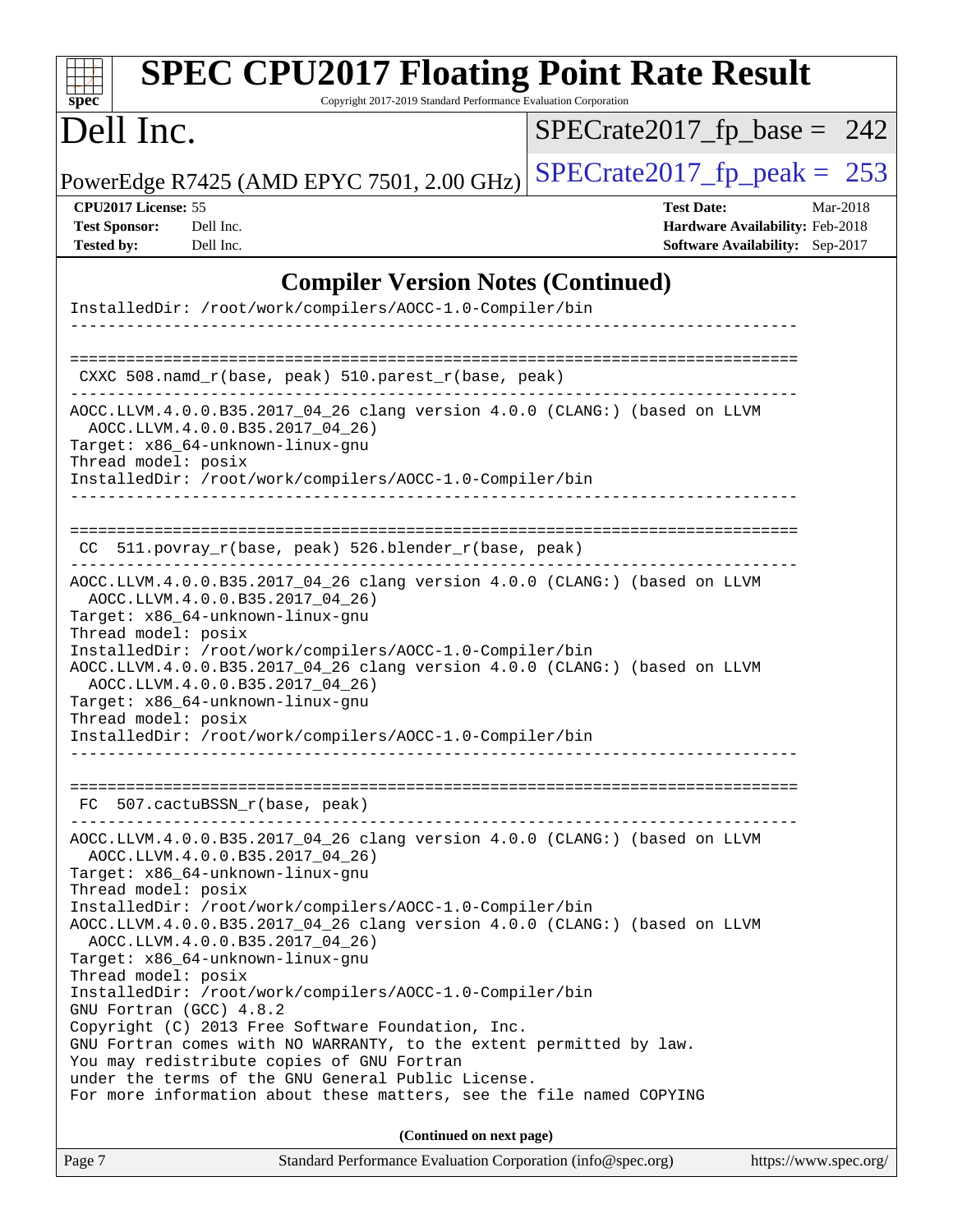| <b>SPEC CPU2017 Floating Point Rate Result</b><br>Copyright 2017-2019 Standard Performance Evaluation Corporation<br>$spec^*$                                                                                                                                                                                                                                                                                                                                                                                                                                           |                                                                                                            |
|-------------------------------------------------------------------------------------------------------------------------------------------------------------------------------------------------------------------------------------------------------------------------------------------------------------------------------------------------------------------------------------------------------------------------------------------------------------------------------------------------------------------------------------------------------------------------|------------------------------------------------------------------------------------------------------------|
| Dell Inc.                                                                                                                                                                                                                                                                                                                                                                                                                                                                                                                                                               | $SPECrate2017_fp\_base = 242$                                                                              |
| PowerEdge R7425 (AMD EPYC 7501, 2.00 GHz)                                                                                                                                                                                                                                                                                                                                                                                                                                                                                                                               | $SPECTate2017$ fp peak = 253                                                                               |
| CPU2017 License: 55<br><b>Test Sponsor:</b><br>Dell Inc.<br><b>Tested by:</b><br>Dell Inc.                                                                                                                                                                                                                                                                                                                                                                                                                                                                              | <b>Test Date:</b><br>Mar-2018<br>Hardware Availability: Feb-2018<br><b>Software Availability:</b> Sep-2017 |
| <b>Compiler Version Notes (Continued)</b>                                                                                                                                                                                                                                                                                                                                                                                                                                                                                                                               |                                                                                                            |
| 503.bwaves_r(base, peak) 549.fotonik3d_r(base, peak) 554.roms_r(base,<br>FC.<br>peak)                                                                                                                                                                                                                                                                                                                                                                                                                                                                                   |                                                                                                            |
| GNU Fortran (GCC) 4.8.2<br>Copyright (C) 2013 Free Software Foundation, Inc.<br>GNU Fortran comes with NO WARRANTY, to the extent permitted by law.<br>You may redistribute copies of GNU Fortran<br>under the terms of the GNU General Public License.<br>For more information about these matters, see the file named COPYING                                                                                                                                                                                                                                         |                                                                                                            |
| CC 521.wrf_r(base, peak) 527.cam4_r(base, peak)                                                                                                                                                                                                                                                                                                                                                                                                                                                                                                                         | _______________________________                                                                            |
| GNU Fortran (GCC) 4.8.2<br>Copyright (C) 2013 Free Software Foundation, Inc.<br>GNU Fortran comes with NO WARRANTY, to the extent permitted by law.<br>You may redistribute copies of GNU Fortran<br>under the terms of the GNU General Public License.<br>For more information about these matters, see the file named COPYING<br>AOCC.LLVM.4.0.0.B35.2017_04_26 clang version 4.0.0 (CLANG:) (based on LLVM<br>AOCC.LLVM.4.0.0.B35.2017_04_26)<br>Target: x86_64-unknown-linux-gnu<br>Thread model: posix<br>InstalledDir: /root/work/compilers/AOCC-1.0-Compiler/bin |                                                                                                            |
| <b>Base Compiler Invocation</b><br>C benchmarks:                                                                                                                                                                                                                                                                                                                                                                                                                                                                                                                        |                                                                                                            |
| clang                                                                                                                                                                                                                                                                                                                                                                                                                                                                                                                                                                   |                                                                                                            |
| $C_{++}$ benchmarks:<br>$clang++$                                                                                                                                                                                                                                                                                                                                                                                                                                                                                                                                       |                                                                                                            |
| Fortran benchmarks:<br>clang gfortran                                                                                                                                                                                                                                                                                                                                                                                                                                                                                                                                   |                                                                                                            |
| Benchmarks using both Fortran and C:<br>clang gfortran                                                                                                                                                                                                                                                                                                                                                                                                                                                                                                                  |                                                                                                            |
| Benchmarks using both C and C++:<br>clang++ clang                                                                                                                                                                                                                                                                                                                                                                                                                                                                                                                       |                                                                                                            |

**(Continued on next page)**

Page 8 Standard Performance Evaluation Corporation [\(info@spec.org\)](mailto:info@spec.org) <https://www.spec.org/>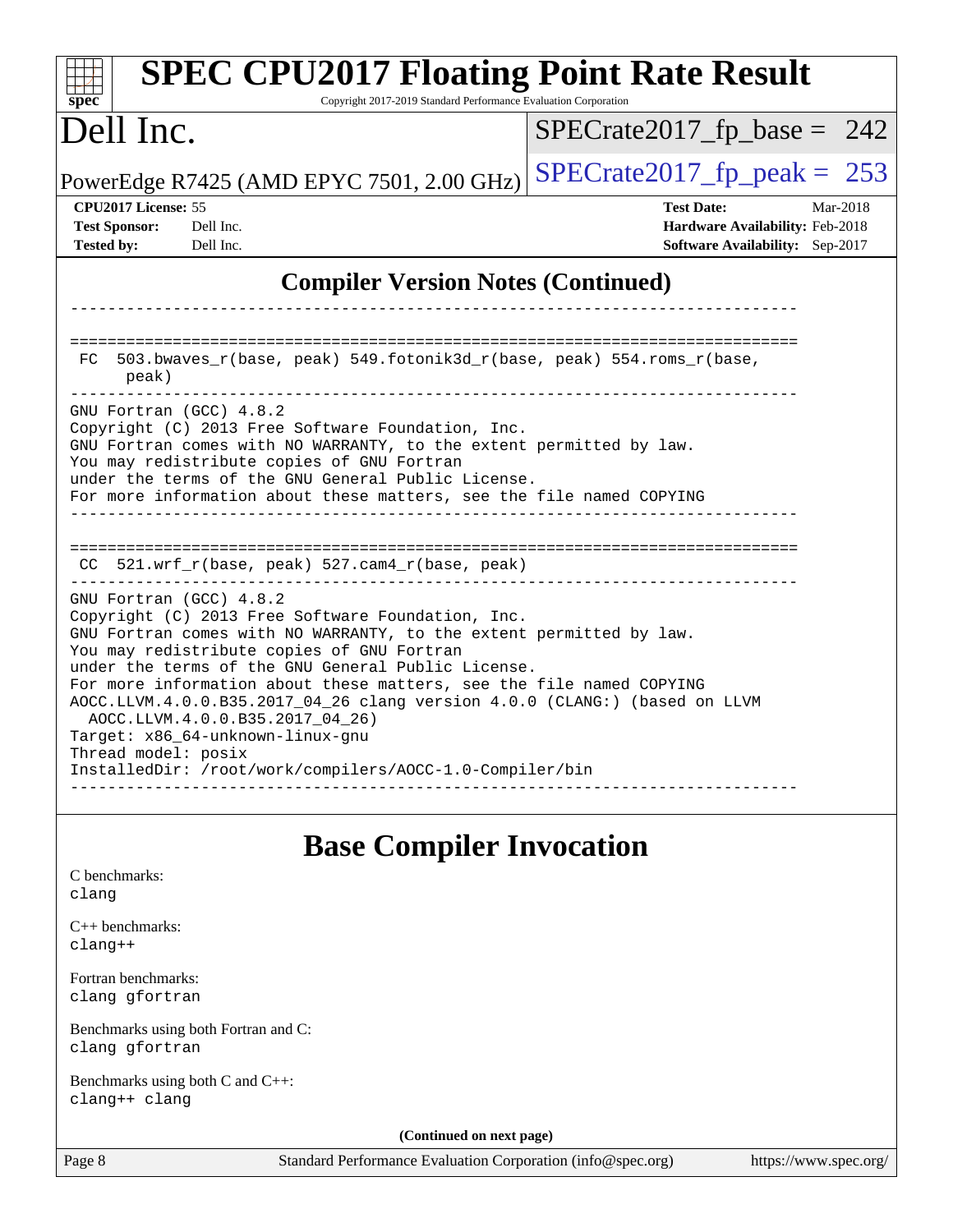## **[spec](http://www.spec.org/)**

## **[SPEC CPU2017 Floating Point Rate Result](http://www.spec.org/auto/cpu2017/Docs/result-fields.html#SPECCPU2017FloatingPointRateResult)**

Copyright 2017-2019 Standard Performance Evaluation Corporation

## Dell Inc.

 $SPECTate2017_fp\_base = 242$ 

PowerEdge R7425 (AMD EPYC 7501, 2.00 GHz)  $\left|$  [SPECrate2017\\_fp\\_peak =](http://www.spec.org/auto/cpu2017/Docs/result-fields.html#SPECrate2017fppeak) 253

**[CPU2017 License:](http://www.spec.org/auto/cpu2017/Docs/result-fields.html#CPU2017License)** 55 **[Test Date:](http://www.spec.org/auto/cpu2017/Docs/result-fields.html#TestDate)** Mar-2018 **[Test Sponsor:](http://www.spec.org/auto/cpu2017/Docs/result-fields.html#TestSponsor)** Dell Inc. **[Hardware Availability:](http://www.spec.org/auto/cpu2017/Docs/result-fields.html#HardwareAvailability)** Feb-2018 **[Tested by:](http://www.spec.org/auto/cpu2017/Docs/result-fields.html#Testedby)** Dell Inc. **[Software Availability:](http://www.spec.org/auto/cpu2017/Docs/result-fields.html#SoftwareAvailability)** Sep-2017

### **[Base Compiler Invocation \(Continued\)](http://www.spec.org/auto/cpu2017/Docs/result-fields.html#BaseCompilerInvocation)**

[Benchmarks using Fortran, C, and C++:](http://www.spec.org/auto/cpu2017/Docs/result-fields.html#BenchmarksusingFortranCandCXX) [clang++](http://www.spec.org/cpu2017/results/res2018q2/cpu2017-20180319-04056.flags.html#user_CC_CXX_FCbase_Fclang3_57a48582e5be507d19b2527b3e7d4f85d9b8669ffc9a8a0dbb9bcf949a918a58bbab411e0c4d14a3922022a3e425a90db94042683824c1806feff4324ca1000d) [clang](http://www.spec.org/cpu2017/results/res2018q2/cpu2017-20180319-04056.flags.html#user_CC_CXX_FCbase_Fclang3) [gfortran](http://www.spec.org/cpu2017/results/res2018q2/cpu2017-20180319-04056.flags.html#user_CC_CXX_FCbase_gfortran)

### **[Base Portability Flags](http://www.spec.org/auto/cpu2017/Docs/result-fields.html#BasePortabilityFlags)**

 503.bwaves\_r: [-DSPEC\\_LP64](http://www.spec.org/cpu2017/results/res2018q2/cpu2017-20180319-04056.flags.html#suite_baseEXTRA_PORTABILITY503_bwaves_r_DSPEC_LP64) 507.cactuBSSN\_r: [-DSPEC\\_LP64](http://www.spec.org/cpu2017/results/res2018q2/cpu2017-20180319-04056.flags.html#suite_baseEXTRA_PORTABILITY507_cactuBSSN_r_DSPEC_LP64) 508.namd\_r: [-DSPEC\\_LP64](http://www.spec.org/cpu2017/results/res2018q2/cpu2017-20180319-04056.flags.html#suite_baseEXTRA_PORTABILITY508_namd_r_DSPEC_LP64) 510.parest\_r: [-DSPEC\\_LP64](http://www.spec.org/cpu2017/results/res2018q2/cpu2017-20180319-04056.flags.html#suite_baseEXTRA_PORTABILITY510_parest_r_DSPEC_LP64) 511.povray\_r: [-DSPEC\\_LP64](http://www.spec.org/cpu2017/results/res2018q2/cpu2017-20180319-04056.flags.html#suite_baseEXTRA_PORTABILITY511_povray_r_DSPEC_LP64) 519.lbm\_r: [-DSPEC\\_LP64](http://www.spec.org/cpu2017/results/res2018q2/cpu2017-20180319-04056.flags.html#suite_baseEXTRA_PORTABILITY519_lbm_r_DSPEC_LP64) 521.wrf\_r: [-DSPEC\\_CASE\\_FLAG](http://www.spec.org/cpu2017/results/res2018q2/cpu2017-20180319-04056.flags.html#b521.wrf_r_baseCPORTABILITY_DSPEC_CASE_FLAG) [-fconvert=big-endian](http://www.spec.org/cpu2017/results/res2018q2/cpu2017-20180319-04056.flags.html#user_baseFPORTABILITY521_wrf_r_F-fconvert:big-endian) [-DSPEC\\_LP64](http://www.spec.org/cpu2017/results/res2018q2/cpu2017-20180319-04056.flags.html#suite_baseEXTRA_PORTABILITY521_wrf_r_DSPEC_LP64) 526.blender\_r: [-funsigned-char](http://www.spec.org/cpu2017/results/res2018q2/cpu2017-20180319-04056.flags.html#user_baseCPORTABILITY526_blender_r_F-funsigned-char) [-D\\_\\_BOOL\\_DEFINED](http://www.spec.org/cpu2017/results/res2018q2/cpu2017-20180319-04056.flags.html#b526.blender_r_baseCXXPORTABILITY_D__BOOL_DEFINED) [-DSPEC\\_LP64](http://www.spec.org/cpu2017/results/res2018q2/cpu2017-20180319-04056.flags.html#suite_baseEXTRA_PORTABILITY526_blender_r_DSPEC_LP64) 527.cam4\_r: [-DSPEC\\_CASE\\_FLAG](http://www.spec.org/cpu2017/results/res2018q2/cpu2017-20180319-04056.flags.html#b527.cam4_r_basePORTABILITY_DSPEC_CASE_FLAG) [-DSPEC\\_LP64](http://www.spec.org/cpu2017/results/res2018q2/cpu2017-20180319-04056.flags.html#suite_baseEXTRA_PORTABILITY527_cam4_r_DSPEC_LP64) 538.imagick\_r: [-DSPEC\\_LP64](http://www.spec.org/cpu2017/results/res2018q2/cpu2017-20180319-04056.flags.html#suite_baseEXTRA_PORTABILITY538_imagick_r_DSPEC_LP64) 544.nab\_r: [-DSPEC\\_LP64](http://www.spec.org/cpu2017/results/res2018q2/cpu2017-20180319-04056.flags.html#suite_baseEXTRA_PORTABILITY544_nab_r_DSPEC_LP64) 549.fotonik3d\_r: [-DSPEC\\_LP64](http://www.spec.org/cpu2017/results/res2018q2/cpu2017-20180319-04056.flags.html#suite_baseEXTRA_PORTABILITY549_fotonik3d_r_DSPEC_LP64) 554.roms\_r: [-DSPEC\\_LP64](http://www.spec.org/cpu2017/results/res2018q2/cpu2017-20180319-04056.flags.html#suite_baseEXTRA_PORTABILITY554_roms_r_DSPEC_LP64)

### **[Base Optimization Flags](http://www.spec.org/auto/cpu2017/Docs/result-fields.html#BaseOptimizationFlags)**

#### [C benchmarks](http://www.spec.org/auto/cpu2017/Docs/result-fields.html#Cbenchmarks):

[-flto](http://www.spec.org/cpu2017/results/res2018q2/cpu2017-20180319-04056.flags.html#user_CCbase_F-flto) [-Wl,](http://www.spec.org/cpu2017/results/res2018q2/cpu2017-20180319-04056.flags.html#user_CCbase_F-Wl_5f669859b7c1a0295edc4f5fd536c381023f180a987810cb5cfa1d9467a27ac14b13770b9732d7618b24fc778f3dfdf68b65521d505fc870281e0142944925a0) [-plugin-opt=](http://www.spec.org/cpu2017/results/res2018q2/cpu2017-20180319-04056.flags.html#user_CCbase_F-plugin-opt_772899571bb6157e4b8feeb3276e6c06dec41c1bbb0aa637c8700742a4baaf7e7b56061e32ae2365a76a44d8c448177ca3ee066cdf7537598ff772fc461942c2) [-merge-constant](http://www.spec.org/cpu2017/results/res2018q2/cpu2017-20180319-04056.flags.html#user_CCbase_F-merge-constant_bdb3ec75d21d5cf0ab1961ebe7105d0ea3b0c6d89a312cf7efc1d107e6c56c92c36b5d564d0702d1e2526f6b92f188b4413eb5a54b1f9e4a41f5a9bfc0233b92) [-lsr-in-nested-loop](http://www.spec.org/cpu2017/results/res2018q2/cpu2017-20180319-04056.flags.html#user_CCbase_F-lsr-in-nested-loop) [-disable-vect-cmp](http://www.spec.org/cpu2017/results/res2018q2/cpu2017-20180319-04056.flags.html#user_CCbase_F-disable-vect-cmp) [-O3](http://www.spec.org/cpu2017/results/res2018q2/cpu2017-20180319-04056.flags.html#user_CCbase_F-O3) [-ffast-math](http://www.spec.org/cpu2017/results/res2018q2/cpu2017-20180319-04056.flags.html#user_CCbase_F-ffast-math) [-march=znver1](http://www.spec.org/cpu2017/results/res2018q2/cpu2017-20180319-04056.flags.html#user_CCbase_march_082ab2c5e8f99f69c47c63adfdc26f9617958cc68d0b5dbfb7aa6935cde4c91d5d9c2fdc24e6781fa8a0299196f2f4ca8e995f825d797de797910507b4251bb3) [-fstruct-layout=2](http://www.spec.org/cpu2017/results/res2018q2/cpu2017-20180319-04056.flags.html#user_CCbase_F-fstruct-layout_a05ec02e17cdf7fe0c3950a6b005251b2b1e5e67af2b5298cf72714730c3d59ba290e75546b10aa22dac074c15ceaca36ae22c62cb51bcb2fbdc9dc4e7e222c4) [-mllvm](http://www.spec.org/cpu2017/results/res2018q2/cpu2017-20180319-04056.flags.html#user_CCbase_F-mllvm_76e3f86ef8d8cc4dfa84cec42d531db351fee284f72cd5d644b5bdbef9c2604296512be6a431d9e19d0523544399ea9dd745afc2fff755a0705d428460dc659e) [-unroll-threshold=100](http://www.spec.org/cpu2017/results/res2018q2/cpu2017-20180319-04056.flags.html#user_CCbase_F-unroll-threshold) [-fremap-arrays](http://www.spec.org/cpu2017/results/res2018q2/cpu2017-20180319-04056.flags.html#user_CCbase_F-fremap-arrays) [-mno-avx2](http://www.spec.org/cpu2017/results/res2018q2/cpu2017-20180319-04056.flags.html#user_CCbase_F-mno-avx2) [-inline-threshold=1000](http://www.spec.org/cpu2017/results/res2018q2/cpu2017-20180319-04056.flags.html#user_CCbase_F-inline-threshold_1daf3e0321a7a0c1ea19068c818f3f119b1e5dfc986cc791557791f4b93536c1546ba0c8585f62303269f504aa232e0ca278e8489928152e32e0752215741730) [-z muldefs](http://www.spec.org/cpu2017/results/res2018q2/cpu2017-20180319-04056.flags.html#user_CCbase_zmuldefs) [-ljemalloc](http://www.spec.org/cpu2017/results/res2018q2/cpu2017-20180319-04056.flags.html#user_CCbase_F-ljemalloc)

#### [C++ benchmarks:](http://www.spec.org/auto/cpu2017/Docs/result-fields.html#CXXbenchmarks)

[-flto](http://www.spec.org/cpu2017/results/res2018q2/cpu2017-20180319-04056.flags.html#user_CXXbase_F-flto) [-Wl,](http://www.spec.org/cpu2017/results/res2018q2/cpu2017-20180319-04056.flags.html#user_CXXbase_F-Wl_5f669859b7c1a0295edc4f5fd536c381023f180a987810cb5cfa1d9467a27ac14b13770b9732d7618b24fc778f3dfdf68b65521d505fc870281e0142944925a0) [-plugin-opt=](http://www.spec.org/cpu2017/results/res2018q2/cpu2017-20180319-04056.flags.html#user_CXXbase_F-plugin-opt_772899571bb6157e4b8feeb3276e6c06dec41c1bbb0aa637c8700742a4baaf7e7b56061e32ae2365a76a44d8c448177ca3ee066cdf7537598ff772fc461942c2) [-merge-constant](http://www.spec.org/cpu2017/results/res2018q2/cpu2017-20180319-04056.flags.html#user_CXXbase_F-merge-constant_bdb3ec75d21d5cf0ab1961ebe7105d0ea3b0c6d89a312cf7efc1d107e6c56c92c36b5d564d0702d1e2526f6b92f188b4413eb5a54b1f9e4a41f5a9bfc0233b92) [-lsr-in-nested-loop](http://www.spec.org/cpu2017/results/res2018q2/cpu2017-20180319-04056.flags.html#user_CXXbase_F-lsr-in-nested-loop) [-disable-vect-cmp](http://www.spec.org/cpu2017/results/res2018q2/cpu2017-20180319-04056.flags.html#user_CXXbase_F-disable-vect-cmp) [-O3](http://www.spec.org/cpu2017/results/res2018q2/cpu2017-20180319-04056.flags.html#user_CXXbase_F-O3) [-march=znver1](http://www.spec.org/cpu2017/results/res2018q2/cpu2017-20180319-04056.flags.html#user_CXXbase_march_082ab2c5e8f99f69c47c63adfdc26f9617958cc68d0b5dbfb7aa6935cde4c91d5d9c2fdc24e6781fa8a0299196f2f4ca8e995f825d797de797910507b4251bb3) [-mllvm](http://www.spec.org/cpu2017/results/res2018q2/cpu2017-20180319-04056.flags.html#user_CXXbase_F-mllvm_76e3f86ef8d8cc4dfa84cec42d531db351fee284f72cd5d644b5bdbef9c2604296512be6a431d9e19d0523544399ea9dd745afc2fff755a0705d428460dc659e) [-unroll-threshold=100](http://www.spec.org/cpu2017/results/res2018q2/cpu2017-20180319-04056.flags.html#user_CXXbase_F-unroll-threshold) [-finline-aggressive](http://www.spec.org/cpu2017/results/res2018q2/cpu2017-20180319-04056.flags.html#user_CXXbase_F-finline-aggressive) [-fremap-arrays](http://www.spec.org/cpu2017/results/res2018q2/cpu2017-20180319-04056.flags.html#user_CXXbase_F-fremap-arrays) [-inline-threshold=1000](http://www.spec.org/cpu2017/results/res2018q2/cpu2017-20180319-04056.flags.html#user_CXXbase_F-inline-threshold_1daf3e0321a7a0c1ea19068c818f3f119b1e5dfc986cc791557791f4b93536c1546ba0c8585f62303269f504aa232e0ca278e8489928152e32e0752215741730) [-z muldefs](http://www.spec.org/cpu2017/results/res2018q2/cpu2017-20180319-04056.flags.html#user_CXXbase_zmuldefs) [-ljemalloc](http://www.spec.org/cpu2017/results/res2018q2/cpu2017-20180319-04056.flags.html#user_CXXbase_F-ljemalloc)

#### [Fortran benchmarks](http://www.spec.org/auto/cpu2017/Docs/result-fields.html#Fortranbenchmarks):

[-flto](http://www.spec.org/cpu2017/results/res2018q2/cpu2017-20180319-04056.flags.html#user_FCbase_F-flto) [-Wl,](http://www.spec.org/cpu2017/results/res2018q2/cpu2017-20180319-04056.flags.html#user_FCbase_F-Wl_5f669859b7c1a0295edc4f5fd536c381023f180a987810cb5cfa1d9467a27ac14b13770b9732d7618b24fc778f3dfdf68b65521d505fc870281e0142944925a0) [-plugin-opt=](http://www.spec.org/cpu2017/results/res2018q2/cpu2017-20180319-04056.flags.html#user_FCbase_F-plugin-opt_772899571bb6157e4b8feeb3276e6c06dec41c1bbb0aa637c8700742a4baaf7e7b56061e32ae2365a76a44d8c448177ca3ee066cdf7537598ff772fc461942c2) [-merge-constant](http://www.spec.org/cpu2017/results/res2018q2/cpu2017-20180319-04056.flags.html#user_FCbase_F-merge-constant_bdb3ec75d21d5cf0ab1961ebe7105d0ea3b0c6d89a312cf7efc1d107e6c56c92c36b5d564d0702d1e2526f6b92f188b4413eb5a54b1f9e4a41f5a9bfc0233b92) [-lsr-in-nested-loop](http://www.spec.org/cpu2017/results/res2018q2/cpu2017-20180319-04056.flags.html#user_FCbase_F-lsr-in-nested-loop)

[-disable-vect-cmp](http://www.spec.org/cpu2017/results/res2018q2/cpu2017-20180319-04056.flags.html#user_FCbase_F-disable-vect-cmp) [-O3](http://www.spec.org/cpu2017/results/res2018q2/cpu2017-20180319-04056.flags.html#user_FCbase_Olevel-gcc_2a8c613e11e2962ae78d693398304d6f1c12fa10320380cff05dd109643c60bb04214353a55f02d8022371d19f6dd940085da69c3a4516b2b7029e64f867e782)(gfortran) [-O3](http://www.spec.org/cpu2017/results/res2018q2/cpu2017-20180319-04056.flags.html#user_FCbase_F-O3)(clang) [-mavx](http://www.spec.org/cpu2017/results/res2018q2/cpu2017-20180319-04056.flags.html#user_FCbase_F-mavx) [-madx](http://www.spec.org/cpu2017/results/res2018q2/cpu2017-20180319-04056.flags.html#user_FCbase_F-madx)

[-funroll-loops](http://www.spec.org/cpu2017/results/res2018q2/cpu2017-20180319-04056.flags.html#user_FCbase_F-funroll-loops) [-ffast-math](http://www.spec.org/cpu2017/results/res2018q2/cpu2017-20180319-04056.flags.html#user_FCbase_F-ffast-math) [-z muldefs](http://www.spec.org/cpu2017/results/res2018q2/cpu2017-20180319-04056.flags.html#user_FCbase_zmuldefs) [-fplugin=dragonegg.so](http://www.spec.org/cpu2017/results/res2018q2/cpu2017-20180319-04056.flags.html#user_FCbase_F-fpluginDragonEgg)

[-fplugin-arg-dragonegg-llvm-option="](http://www.spec.org/cpu2017/results/res2018q2/cpu2017-20180319-04056.flags.html#user_FCbase_F-fplugin-arg-dragonegg-llvm-option_98400a9ab866ed0085f1e7306b6fe3b9aac45e0c6ce6c4c776296af40a6f95ac09a5771072dd0b0cdcb566a3e79e79d2a726fc48d436745311228115dad9979d) [-disable-vect-cmp"](http://www.spec.org/cpu2017/results/res2018q2/cpu2017-20180319-04056.flags.html#user_FCbase_F-dragonegg-llvm-disable-vect-cmp_6cf351a29613b68bfdbd040d3e22ab0ce250093fe1c4f1b0b3e19cc513bf9fe59893782c14402abfbebd018ed2d47d139a1a3c59a802b3eac454540228820b23) [-ljemalloc](http://www.spec.org/cpu2017/results/res2018q2/cpu2017-20180319-04056.flags.html#user_FCbase_F-ljemalloc) [-lgfortran](http://www.spec.org/cpu2017/results/res2018q2/cpu2017-20180319-04056.flags.html#user_FCbase_F-lgfortran_aee53aa7918ae35ea4e5035d616421204ae8a638c05873868b1aa8743e73ef3f738c1d9cddaea8bce7f96e18015ec2f72d6588008f90a113075c46bd34a5e3c3) -lamdlibm

**(Continued on next page)**

| Page 9 | Standard Performance Evaluation Corporation (info@spec.org) | https://www.spec.org/ |
|--------|-------------------------------------------------------------|-----------------------|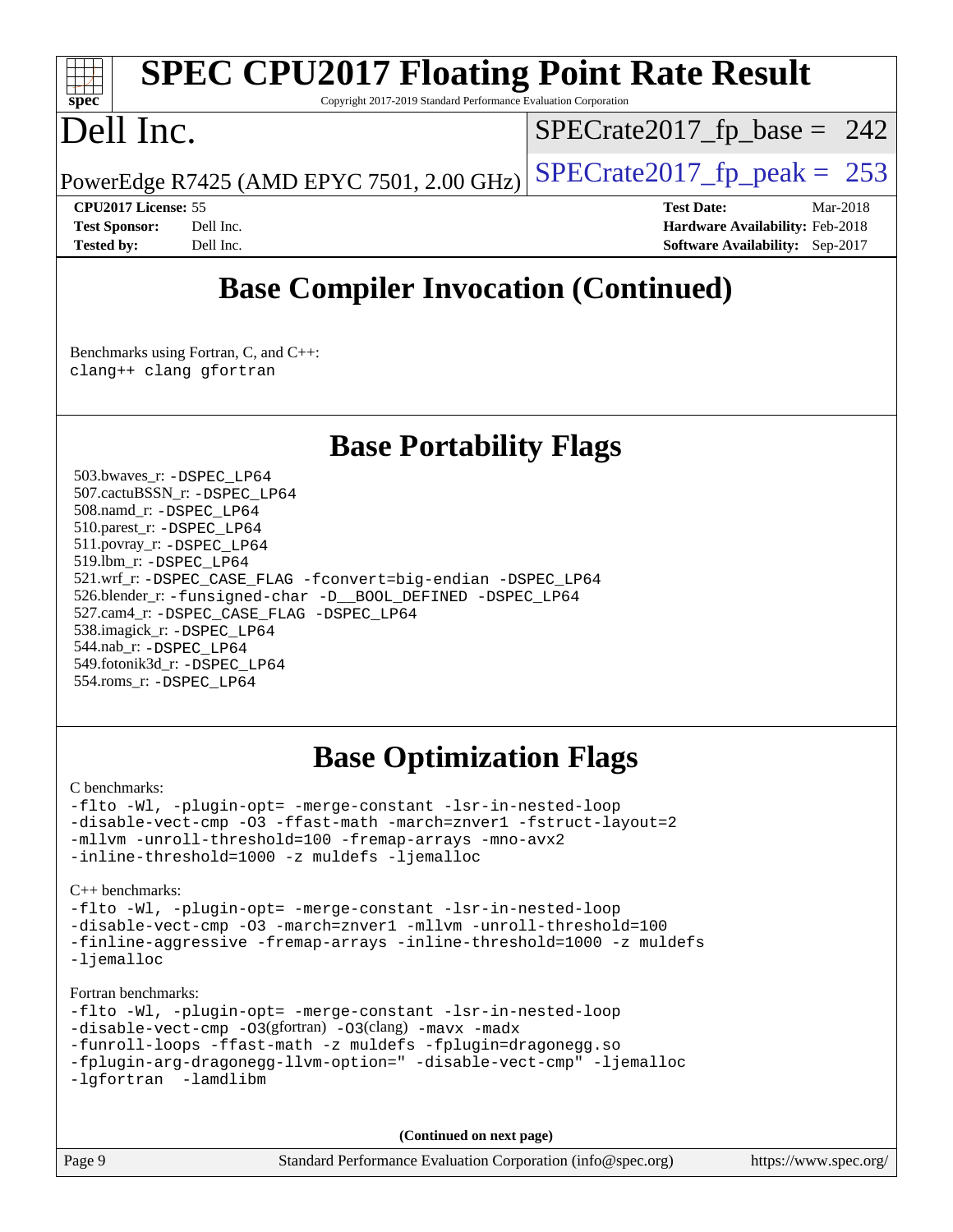#### **[spec](http://www.spec.org/) [SPEC CPU2017 Floating Point Rate Result](http://www.spec.org/auto/cpu2017/Docs/result-fields.html#SPECCPU2017FloatingPointRateResult)** Copyright 2017-2019 Standard Performance Evaluation Corporation Dell Inc. PowerEdge R7425 (AMD EPYC 7501, 2.00 GHz)  $\left|$  [SPECrate2017\\_fp\\_peak =](http://www.spec.org/auto/cpu2017/Docs/result-fields.html#SPECrate2017fppeak) 253  $SPECTate2017_fp\_base = 242$ **[CPU2017 License:](http://www.spec.org/auto/cpu2017/Docs/result-fields.html#CPU2017License)** 55 **[Test Date:](http://www.spec.org/auto/cpu2017/Docs/result-fields.html#TestDate)** Mar-2018 **[Test Sponsor:](http://www.spec.org/auto/cpu2017/Docs/result-fields.html#TestSponsor)** Dell Inc. **[Hardware Availability:](http://www.spec.org/auto/cpu2017/Docs/result-fields.html#HardwareAvailability)** Feb-2018 **[Tested by:](http://www.spec.org/auto/cpu2017/Docs/result-fields.html#Testedby)** Dell Inc. **[Software Availability:](http://www.spec.org/auto/cpu2017/Docs/result-fields.html#SoftwareAvailability)** Sep-2017 **[Base Optimization Flags \(Continued\)](http://www.spec.org/auto/cpu2017/Docs/result-fields.html#BaseOptimizationFlags)** [Benchmarks using both Fortran and C](http://www.spec.org/auto/cpu2017/Docs/result-fields.html#BenchmarksusingbothFortranandC): [-flto](http://www.spec.org/cpu2017/results/res2018q2/cpu2017-20180319-04056.flags.html#user_CC_FCbase_F-flto) [-Wl,](http://www.spec.org/cpu2017/results/res2018q2/cpu2017-20180319-04056.flags.html#user_CC_FCbase_F-Wl_5f669859b7c1a0295edc4f5fd536c381023f180a987810cb5cfa1d9467a27ac14b13770b9732d7618b24fc778f3dfdf68b65521d505fc870281e0142944925a0) [-plugin-opt=](http://www.spec.org/cpu2017/results/res2018q2/cpu2017-20180319-04056.flags.html#user_CC_FCbase_F-plugin-opt_772899571bb6157e4b8feeb3276e6c06dec41c1bbb0aa637c8700742a4baaf7e7b56061e32ae2365a76a44d8c448177ca3ee066cdf7537598ff772fc461942c2) [-merge-constant](http://www.spec.org/cpu2017/results/res2018q2/cpu2017-20180319-04056.flags.html#user_CC_FCbase_F-merge-constant_bdb3ec75d21d5cf0ab1961ebe7105d0ea3b0c6d89a312cf7efc1d107e6c56c92c36b5d564d0702d1e2526f6b92f188b4413eb5a54b1f9e4a41f5a9bfc0233b92) [-lsr-in-nested-loop](http://www.spec.org/cpu2017/results/res2018q2/cpu2017-20180319-04056.flags.html#user_CC_FCbase_F-lsr-in-nested-loop) [-disable-vect-cmp](http://www.spec.org/cpu2017/results/res2018q2/cpu2017-20180319-04056.flags.html#user_CC_FCbase_F-disable-vect-cmp) [-O3](http://www.spec.org/cpu2017/results/res2018q2/cpu2017-20180319-04056.flags.html#user_CC_FCbase_F-O3)(clang) [-ffast-math](http://www.spec.org/cpu2017/results/res2018q2/cpu2017-20180319-04056.flags.html#user_CC_FCbase_F-ffast-math) [-march=znver1](http://www.spec.org/cpu2017/results/res2018q2/cpu2017-20180319-04056.flags.html#user_CC_FCbase_march_082ab2c5e8f99f69c47c63adfdc26f9617958cc68d0b5dbfb7aa6935cde4c91d5d9c2fdc24e6781fa8a0299196f2f4ca8e995f825d797de797910507b4251bb3)

[-fstruct-layout=2](http://www.spec.org/cpu2017/results/res2018q2/cpu2017-20180319-04056.flags.html#user_CC_FCbase_F-fstruct-layout_a05ec02e17cdf7fe0c3950a6b005251b2b1e5e67af2b5298cf72714730c3d59ba290e75546b10aa22dac074c15ceaca36ae22c62cb51bcb2fbdc9dc4e7e222c4) [-mllvm](http://www.spec.org/cpu2017/results/res2018q2/cpu2017-20180319-04056.flags.html#user_CC_FCbase_F-mllvm_76e3f86ef8d8cc4dfa84cec42d531db351fee284f72cd5d644b5bdbef9c2604296512be6a431d9e19d0523544399ea9dd745afc2fff755a0705d428460dc659e) [-unroll-threshold=100](http://www.spec.org/cpu2017/results/res2018q2/cpu2017-20180319-04056.flags.html#user_CC_FCbase_F-unroll-threshold) [-fremap-arrays](http://www.spec.org/cpu2017/results/res2018q2/cpu2017-20180319-04056.flags.html#user_CC_FCbase_F-fremap-arrays)

[-flto](http://www.spec.org/cpu2017/results/res2018q2/cpu2017-20180319-04056.flags.html#user_CC_CXXbase_F-flto) [-Wl,](http://www.spec.org/cpu2017/results/res2018q2/cpu2017-20180319-04056.flags.html#user_CC_CXXbase_F-Wl_5f669859b7c1a0295edc4f5fd536c381023f180a987810cb5cfa1d9467a27ac14b13770b9732d7618b24fc778f3dfdf68b65521d505fc870281e0142944925a0) [-plugin-opt=](http://www.spec.org/cpu2017/results/res2018q2/cpu2017-20180319-04056.flags.html#user_CC_CXXbase_F-plugin-opt_772899571bb6157e4b8feeb3276e6c06dec41c1bbb0aa637c8700742a4baaf7e7b56061e32ae2365a76a44d8c448177ca3ee066cdf7537598ff772fc461942c2) [-merge-constant](http://www.spec.org/cpu2017/results/res2018q2/cpu2017-20180319-04056.flags.html#user_CC_CXXbase_F-merge-constant_bdb3ec75d21d5cf0ab1961ebe7105d0ea3b0c6d89a312cf7efc1d107e6c56c92c36b5d564d0702d1e2526f6b92f188b4413eb5a54b1f9e4a41f5a9bfc0233b92) [-lsr-in-nested-loop](http://www.spec.org/cpu2017/results/res2018q2/cpu2017-20180319-04056.flags.html#user_CC_CXXbase_F-lsr-in-nested-loop)

[-flto](http://www.spec.org/cpu2017/results/res2018q2/cpu2017-20180319-04056.flags.html#user_CC_CXX_FCbase_F-flto) [-Wl,](http://www.spec.org/cpu2017/results/res2018q2/cpu2017-20180319-04056.flags.html#user_CC_CXX_FCbase_F-Wl_5f669859b7c1a0295edc4f5fd536c381023f180a987810cb5cfa1d9467a27ac14b13770b9732d7618b24fc778f3dfdf68b65521d505fc870281e0142944925a0) [-plugin-opt=](http://www.spec.org/cpu2017/results/res2018q2/cpu2017-20180319-04056.flags.html#user_CC_CXX_FCbase_F-plugin-opt_772899571bb6157e4b8feeb3276e6c06dec41c1bbb0aa637c8700742a4baaf7e7b56061e32ae2365a76a44d8c448177ca3ee066cdf7537598ff772fc461942c2) [-merge-constant](http://www.spec.org/cpu2017/results/res2018q2/cpu2017-20180319-04056.flags.html#user_CC_CXX_FCbase_F-merge-constant_bdb3ec75d21d5cf0ab1961ebe7105d0ea3b0c6d89a312cf7efc1d107e6c56c92c36b5d564d0702d1e2526f6b92f188b4413eb5a54b1f9e4a41f5a9bfc0233b92) [-lsr-in-nested-loop](http://www.spec.org/cpu2017/results/res2018q2/cpu2017-20180319-04056.flags.html#user_CC_CXX_FCbase_F-lsr-in-nested-loop)

[-fstruct-layout=2](http://www.spec.org/cpu2017/results/res2018q2/cpu2017-20180319-04056.flags.html#user_CC_CXX_FCbase_F-fstruct-layout_a05ec02e17cdf7fe0c3950a6b005251b2b1e5e67af2b5298cf72714730c3d59ba290e75546b10aa22dac074c15ceaca36ae22c62cb51bcb2fbdc9dc4e7e222c4) [-mllvm](http://www.spec.org/cpu2017/results/res2018q2/cpu2017-20180319-04056.flags.html#user_CC_CXX_FCbase_F-mllvm_76e3f86ef8d8cc4dfa84cec42d531db351fee284f72cd5d644b5bdbef9c2604296512be6a431d9e19d0523544399ea9dd745afc2fff755a0705d428460dc659e) [-unroll-threshold=100](http://www.spec.org/cpu2017/results/res2018q2/cpu2017-20180319-04056.flags.html#user_CC_CXX_FCbase_F-unroll-threshold) [-fremap-arrays](http://www.spec.org/cpu2017/results/res2018q2/cpu2017-20180319-04056.flags.html#user_CC_CXX_FCbase_F-fremap-arrays) [-mno-avx2](http://www.spec.org/cpu2017/results/res2018q2/cpu2017-20180319-04056.flags.html#user_CC_CXX_FCbase_F-mno-avx2) [-inline-threshold=1000](http://www.spec.org/cpu2017/results/res2018q2/cpu2017-20180319-04056.flags.html#user_CC_CXX_FCbase_F-inline-threshold_1daf3e0321a7a0c1ea19068c818f3f119b1e5dfc986cc791557791f4b93536c1546ba0c8585f62303269f504aa232e0ca278e8489928152e32e0752215741730) [-finline-aggressive](http://www.spec.org/cpu2017/results/res2018q2/cpu2017-20180319-04056.flags.html#user_CC_CXX_FCbase_F-finline-aggressive) [-O3](http://www.spec.org/cpu2017/results/res2018q2/cpu2017-20180319-04056.flags.html#user_CC_CXX_FCbase_Olevel-gcc_2a8c613e11e2962ae78d693398304d6f1c12fa10320380cff05dd109643c60bb04214353a55f02d8022371d19f6dd940085da69c3a4516b2b7029e64f867e782)(gfortran) [-mavx](http://www.spec.org/cpu2017/results/res2018q2/cpu2017-20180319-04056.flags.html#user_CC_CXX_FCbase_F-mavx) [-madx](http://www.spec.org/cpu2017/results/res2018q2/cpu2017-20180319-04056.flags.html#user_CC_CXX_FCbase_F-madx) [-funroll-loops](http://www.spec.org/cpu2017/results/res2018q2/cpu2017-20180319-04056.flags.html#user_CC_CXX_FCbase_F-funroll-loops) [-z muldefs](http://www.spec.org/cpu2017/results/res2018q2/cpu2017-20180319-04056.flags.html#user_CC_CXX_FCbase_zmuldefs) [-fplugin=dragonegg.so](http://www.spec.org/cpu2017/results/res2018q2/cpu2017-20180319-04056.flags.html#user_CC_CXX_FCbase_F-fpluginDragonEgg)

[-fplugin-arg-dragonegg-llvm-option="](http://www.spec.org/cpu2017/results/res2018q2/cpu2017-20180319-04056.flags.html#user_CC_CXX_FCbase_F-fplugin-arg-dragonegg-llvm-option_98400a9ab866ed0085f1e7306b6fe3b9aac45e0c6ce6c4c776296af40a6f95ac09a5771072dd0b0cdcb566a3e79e79d2a726fc48d436745311228115dad9979d) [-disable-vect-cmp"](http://www.spec.org/cpu2017/results/res2018q2/cpu2017-20180319-04056.flags.html#user_CC_CXX_FCbase_F-dragonegg-llvm-disable-vect-cmp_6cf351a29613b68bfdbd040d3e22ab0ce250093fe1c4f1b0b3e19cc513bf9fe59893782c14402abfbebd018ed2d47d139a1a3c59a802b3eac454540228820b23) [-ljemalloc](http://www.spec.org/cpu2017/results/res2018q2/cpu2017-20180319-04056.flags.html#user_CC_CXX_FCbase_F-ljemalloc)

[-mllvm](http://www.spec.org/cpu2017/results/res2018q2/cpu2017-20180319-04056.flags.html#user_CC_CXXbase_F-mllvm_76e3f86ef8d8cc4dfa84cec42d531db351fee284f72cd5d644b5bdbef9c2604296512be6a431d9e19d0523544399ea9dd745afc2fff755a0705d428460dc659e) [-unroll-threshold=100](http://www.spec.org/cpu2017/results/res2018q2/cpu2017-20180319-04056.flags.html#user_CC_CXXbase_F-unroll-threshold) [-fremap-arrays](http://www.spec.org/cpu2017/results/res2018q2/cpu2017-20180319-04056.flags.html#user_CC_CXXbase_F-fremap-arrays) [-mno-avx2](http://www.spec.org/cpu2017/results/res2018q2/cpu2017-20180319-04056.flags.html#user_CC_CXXbase_F-mno-avx2)

[-disable-vect-cmp](http://www.spec.org/cpu2017/results/res2018q2/cpu2017-20180319-04056.flags.html#user_CC_CXX_FCbase_F-disable-vect-cmp) [-O3](http://www.spec.org/cpu2017/results/res2018q2/cpu2017-20180319-04056.flags.html#user_CC_CXX_FCbase_F-O3)(clang) [-ffast-math](http://www.spec.org/cpu2017/results/res2018q2/cpu2017-20180319-04056.flags.html#user_CC_CXX_FCbase_F-ffast-math) [-march=znver1](http://www.spec.org/cpu2017/results/res2018q2/cpu2017-20180319-04056.flags.html#user_CC_CXX_FCbase_march_082ab2c5e8f99f69c47c63adfdc26f9617958cc68d0b5dbfb7aa6935cde4c91d5d9c2fdc24e6781fa8a0299196f2f4ca8e995f825d797de797910507b4251bb3)

[-fplugin-arg-dragonegg-llvm-option="](http://www.spec.org/cpu2017/results/res2018q2/cpu2017-20180319-04056.flags.html#user_CC_FCbase_F-fplugin-arg-dragonegg-llvm-option_98400a9ab866ed0085f1e7306b6fe3b9aac45e0c6ce6c4c776296af40a6f95ac09a5771072dd0b0cdcb566a3e79e79d2a726fc48d436745311228115dad9979d) [-disable-vect-cmp"](http://www.spec.org/cpu2017/results/res2018q2/cpu2017-20180319-04056.flags.html#user_CC_FCbase_F-dragonegg-llvm-disable-vect-cmp_6cf351a29613b68bfdbd040d3e22ab0ce250093fe1c4f1b0b3e19cc513bf9fe59893782c14402abfbebd018ed2d47d139a1a3c59a802b3eac454540228820b23) [-ljemalloc](http://www.spec.org/cpu2017/results/res2018q2/cpu2017-20180319-04056.flags.html#user_CC_FCbase_F-ljemalloc)

[-disable-vect-cmp](http://www.spec.org/cpu2017/results/res2018q2/cpu2017-20180319-04056.flags.html#user_CC_CXXbase_F-disable-vect-cmp) [-O3](http://www.spec.org/cpu2017/results/res2018q2/cpu2017-20180319-04056.flags.html#user_CC_CXXbase_F-O3) [-ffast-math](http://www.spec.org/cpu2017/results/res2018q2/cpu2017-20180319-04056.flags.html#user_CC_CXXbase_F-ffast-math) [-march=znver1](http://www.spec.org/cpu2017/results/res2018q2/cpu2017-20180319-04056.flags.html#user_CC_CXXbase_march_082ab2c5e8f99f69c47c63adfdc26f9617958cc68d0b5dbfb7aa6935cde4c91d5d9c2fdc24e6781fa8a0299196f2f4ca8e995f825d797de797910507b4251bb3) [-fstruct-layout=2](http://www.spec.org/cpu2017/results/res2018q2/cpu2017-20180319-04056.flags.html#user_CC_CXXbase_F-fstruct-layout_a05ec02e17cdf7fe0c3950a6b005251b2b1e5e67af2b5298cf72714730c3d59ba290e75546b10aa22dac074c15ceaca36ae22c62cb51bcb2fbdc9dc4e7e222c4)

[-inline-threshold=1000](http://www.spec.org/cpu2017/results/res2018q2/cpu2017-20180319-04056.flags.html#user_CC_CXXbase_F-inline-threshold_1daf3e0321a7a0c1ea19068c818f3f119b1e5dfc986cc791557791f4b93536c1546ba0c8585f62303269f504aa232e0ca278e8489928152e32e0752215741730) [-finline-aggressive](http://www.spec.org/cpu2017/results/res2018q2/cpu2017-20180319-04056.flags.html#user_CC_CXXbase_F-finline-aggressive) [-z muldefs](http://www.spec.org/cpu2017/results/res2018q2/cpu2017-20180319-04056.flags.html#user_CC_CXXbase_zmuldefs) [-ljemalloc](http://www.spec.org/cpu2017/results/res2018q2/cpu2017-20180319-04056.flags.html#user_CC_CXXbase_F-ljemalloc)

[-mno-avx2](http://www.spec.org/cpu2017/results/res2018q2/cpu2017-20180319-04056.flags.html#user_CC_FCbase_F-mno-avx2) [-inline-threshold=1000](http://www.spec.org/cpu2017/results/res2018q2/cpu2017-20180319-04056.flags.html#user_CC_FCbase_F-inline-threshold_1daf3e0321a7a0c1ea19068c818f3f119b1e5dfc986cc791557791f4b93536c1546ba0c8585f62303269f504aa232e0ca278e8489928152e32e0752215741730) [-O3](http://www.spec.org/cpu2017/results/res2018q2/cpu2017-20180319-04056.flags.html#user_CC_FCbase_Olevel-gcc_2a8c613e11e2962ae78d693398304d6f1c12fa10320380cff05dd109643c60bb04214353a55f02d8022371d19f6dd940085da69c3a4516b2b7029e64f867e782)(gfortran) [-mavx](http://www.spec.org/cpu2017/results/res2018q2/cpu2017-20180319-04056.flags.html#user_CC_FCbase_F-mavx) [-madx](http://www.spec.org/cpu2017/results/res2018q2/cpu2017-20180319-04056.flags.html#user_CC_FCbase_F-madx)

[-funroll-loops](http://www.spec.org/cpu2017/results/res2018q2/cpu2017-20180319-04056.flags.html#user_CC_FCbase_F-funroll-loops) [-z muldefs](http://www.spec.org/cpu2017/results/res2018q2/cpu2017-20180319-04056.flags.html#user_CC_FCbase_zmuldefs) [-fplugin=dragonegg.so](http://www.spec.org/cpu2017/results/res2018q2/cpu2017-20180319-04056.flags.html#user_CC_FCbase_F-fpluginDragonEgg)

[C benchmarks](http://www.spec.org/auto/cpu2017/Docs/result-fields.html#Cbenchmarks): [clang](http://www.spec.org/cpu2017/results/res2018q2/cpu2017-20180319-04056.flags.html#user_CCpeak_Fclang3)

[-lgfortran](http://www.spec.org/cpu2017/results/res2018q2/cpu2017-20180319-04056.flags.html#user_CC_FCbase_F-lgfortran_aee53aa7918ae35ea4e5035d616421204ae8a638c05873868b1aa8743e73ef3f738c1d9cddaea8bce7f96e18015ec2f72d6588008f90a113075c46bd34a5e3c3) [-lamdlibm](http://www.spec.org/cpu2017/results/res2018q2/cpu2017-20180319-04056.flags.html#user_CC_FCbase_F-lamdlibm_1db3d84841b8a1b4efe9441895380ccb52ec69ae4c885fce609f880d1f58d8b3c2693ad984247faf1d5c0b0abc492f2987ed2911d4dbfc830003ff87fe5a2273) 

[Benchmarks using both C and C++](http://www.spec.org/auto/cpu2017/Docs/result-fields.html#BenchmarksusingbothCandCXX):

[Benchmarks using Fortran, C, and C++:](http://www.spec.org/auto/cpu2017/Docs/result-fields.html#BenchmarksusingFortranCandCXX)

[C++ benchmarks:](http://www.spec.org/auto/cpu2017/Docs/result-fields.html#CXXbenchmarks) [clang++](http://www.spec.org/cpu2017/results/res2018q2/cpu2017-20180319-04056.flags.html#user_CXXpeak_Fclang3_57a48582e5be507d19b2527b3e7d4f85d9b8669ffc9a8a0dbb9bcf949a918a58bbab411e0c4d14a3922022a3e425a90db94042683824c1806feff4324ca1000d)

[Fortran benchmarks](http://www.spec.org/auto/cpu2017/Docs/result-fields.html#Fortranbenchmarks): [clang](http://www.spec.org/cpu2017/results/res2018q2/cpu2017-20180319-04056.flags.html#user_FCpeak_Fclang3) [gfortran](http://www.spec.org/cpu2017/results/res2018q2/cpu2017-20180319-04056.flags.html#user_FCpeak_gfortran)

[Benchmarks using both Fortran and C](http://www.spec.org/auto/cpu2017/Docs/result-fields.html#BenchmarksusingbothFortranandC): [clang](http://www.spec.org/cpu2017/results/res2018q2/cpu2017-20180319-04056.flags.html#user_CC_FCpeak_Fclang3) [gfortran](http://www.spec.org/cpu2017/results/res2018q2/cpu2017-20180319-04056.flags.html#user_CC_FCpeak_gfortran)

[Benchmarks using both C and C++](http://www.spec.org/auto/cpu2017/Docs/result-fields.html#BenchmarksusingbothCandCXX): [clang++](http://www.spec.org/cpu2017/results/res2018q2/cpu2017-20180319-04056.flags.html#user_CC_CXXpeak_Fclang3_57a48582e5be507d19b2527b3e7d4f85d9b8669ffc9a8a0dbb9bcf949a918a58bbab411e0c4d14a3922022a3e425a90db94042683824c1806feff4324ca1000d) [clang](http://www.spec.org/cpu2017/results/res2018q2/cpu2017-20180319-04056.flags.html#user_CC_CXXpeak_Fclang3)

[Benchmarks using Fortran, C, and C++:](http://www.spec.org/auto/cpu2017/Docs/result-fields.html#BenchmarksusingFortranCandCXX) [clang++](http://www.spec.org/cpu2017/results/res2018q2/cpu2017-20180319-04056.flags.html#user_CC_CXX_FCpeak_Fclang3_57a48582e5be507d19b2527b3e7d4f85d9b8669ffc9a8a0dbb9bcf949a918a58bbab411e0c4d14a3922022a3e425a90db94042683824c1806feff4324ca1000d) [clang](http://www.spec.org/cpu2017/results/res2018q2/cpu2017-20180319-04056.flags.html#user_CC_CXX_FCpeak_Fclang3) [gfortran](http://www.spec.org/cpu2017/results/res2018q2/cpu2017-20180319-04056.flags.html#user_CC_CXX_FCpeak_gfortran)

**[Peak Compiler Invocation](http://www.spec.org/auto/cpu2017/Docs/result-fields.html#PeakCompilerInvocation)**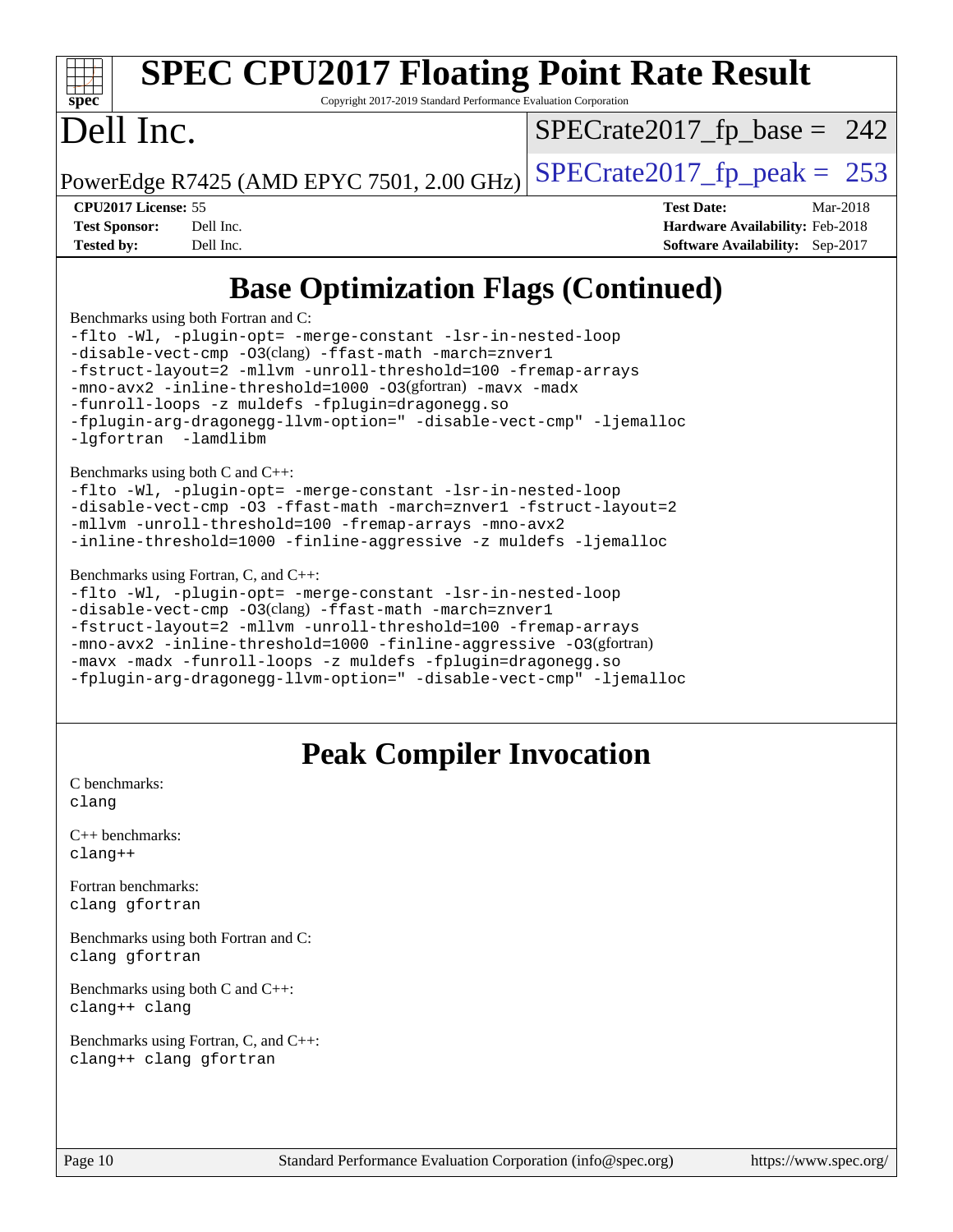# **[SPEC CPU2017 Floating Point Rate Result](http://www.spec.org/auto/cpu2017/Docs/result-fields.html#SPECCPU2017FloatingPointRateResult)**

Copyright 2017-2019 Standard Performance Evaluation Corporation

## Dell Inc.

**[spec](http://www.spec.org/)**

 $SPECTate2017_fp\_base = 242$ 

PowerEdge R7425 (AMD EPYC 7501, 2.00 GHz)  $SPECrate2017_f$  peak = 253

**[CPU2017 License:](http://www.spec.org/auto/cpu2017/Docs/result-fields.html#CPU2017License)** 55 **[Test Date:](http://www.spec.org/auto/cpu2017/Docs/result-fields.html#TestDate)** Mar-2018 **[Test Sponsor:](http://www.spec.org/auto/cpu2017/Docs/result-fields.html#TestSponsor)** Dell Inc. **[Hardware Availability:](http://www.spec.org/auto/cpu2017/Docs/result-fields.html#HardwareAvailability)** Feb-2018 **[Tested by:](http://www.spec.org/auto/cpu2017/Docs/result-fields.html#Testedby)** Dell Inc. **[Software Availability:](http://www.spec.org/auto/cpu2017/Docs/result-fields.html#SoftwareAvailability)** Sep-2017

### **[Peak Portability Flags](http://www.spec.org/auto/cpu2017/Docs/result-fields.html#PeakPortabilityFlags)**

Same as Base Portability Flags

### **[Peak Optimization Flags](http://www.spec.org/auto/cpu2017/Docs/result-fields.html#PeakOptimizationFlags)**

[C benchmarks](http://www.spec.org/auto/cpu2017/Docs/result-fields.html#Cbenchmarks):

```
-flto -Wl, -plugin-opt= -merge-constant -lsr-in-nested-loop -Ofast
-march=znver1 -fstruct-layout=3 -mllvm -vectorize-memory-aggressively
-mno-avx2 -unroll-threshold=100 -fremap-arrays -inline-threshold=1000
-ljemalloc
```
[C++ benchmarks:](http://www.spec.org/auto/cpu2017/Docs/result-fields.html#CXXbenchmarks)

```
-flto -Wl, -plugin-opt= -merge-constant -lsr-in-nested-loop -Ofast
-march=znver1 -finline-aggressive -mllvm -unroll-threshold=100
-fremap-arrays -inline-threshold=1000 -ljemalloc
```
[Fortran benchmarks](http://www.spec.org/auto/cpu2017/Docs/result-fields.html#Fortranbenchmarks):

```
-flto -Wl, -plugin-opt= -merge-constant -lsr-in-nested-loop
-O3(gfortran) -O3(clang) -mavx2 -madx -funroll-loops -ffast-math
-fplugin=dragonegg.so -fplugin-arg-dragonegg-llvm-option="
-inline-threshold:1000" -ljemalloc -lgfortran -lamdlibm
```
[Benchmarks using both Fortran and C](http://www.spec.org/auto/cpu2017/Docs/result-fields.html#BenchmarksusingbothFortranandC):

```
 521.wrf_r: -flto -Wl, -plugin-opt= -merge-constant
-lsr-in-nested-loop -O3(clang) -mavx -ffast-math
-O3(gfortran) -funroll-loops -fplugin=dragonegg.so
-fplugin-arg-dragonegg-llvm-option="
-inline-threshold:1000" -ljemalloc -lgfortran -lamdlibm
```

```
 527.cam4_r: -flto -Wl, -plugin-opt= -merge-constant
-lsr-in-nested-loop -Ofast -march=znver1
-fstruct-layout=3 -mllvm -vectorize-memory-aggressively
-mno-avx2 -unroll-threshold=100 -fremap-arrays
-inline-threshold=1000 -O3(gfortran) -O3(clang) -mavx2
-madx -funroll-loops -ffast-math -fplugin=dragonegg.so
-fplugin-arg-dragonegg-llvm-option="
-inline-threshold:1000" -ljemalloc -lgfortran -lamdlibm
```
[Benchmarks using both C and C++](http://www.spec.org/auto/cpu2017/Docs/result-fields.html#BenchmarksusingbothCandCXX):

```
-flto -Wl, -plugin-opt= -merge-constant -lsr-in-nested-loop -Ofast
-march=znver1 -fstruct-layout=3 -mllvm -vectorize-memory-aggressively
-mno-avx2 -unroll-threshold=100 -fremap-arrays -inline-threshold=1000
-finline-aggressive -ljemalloc
```
**(Continued on next page)**